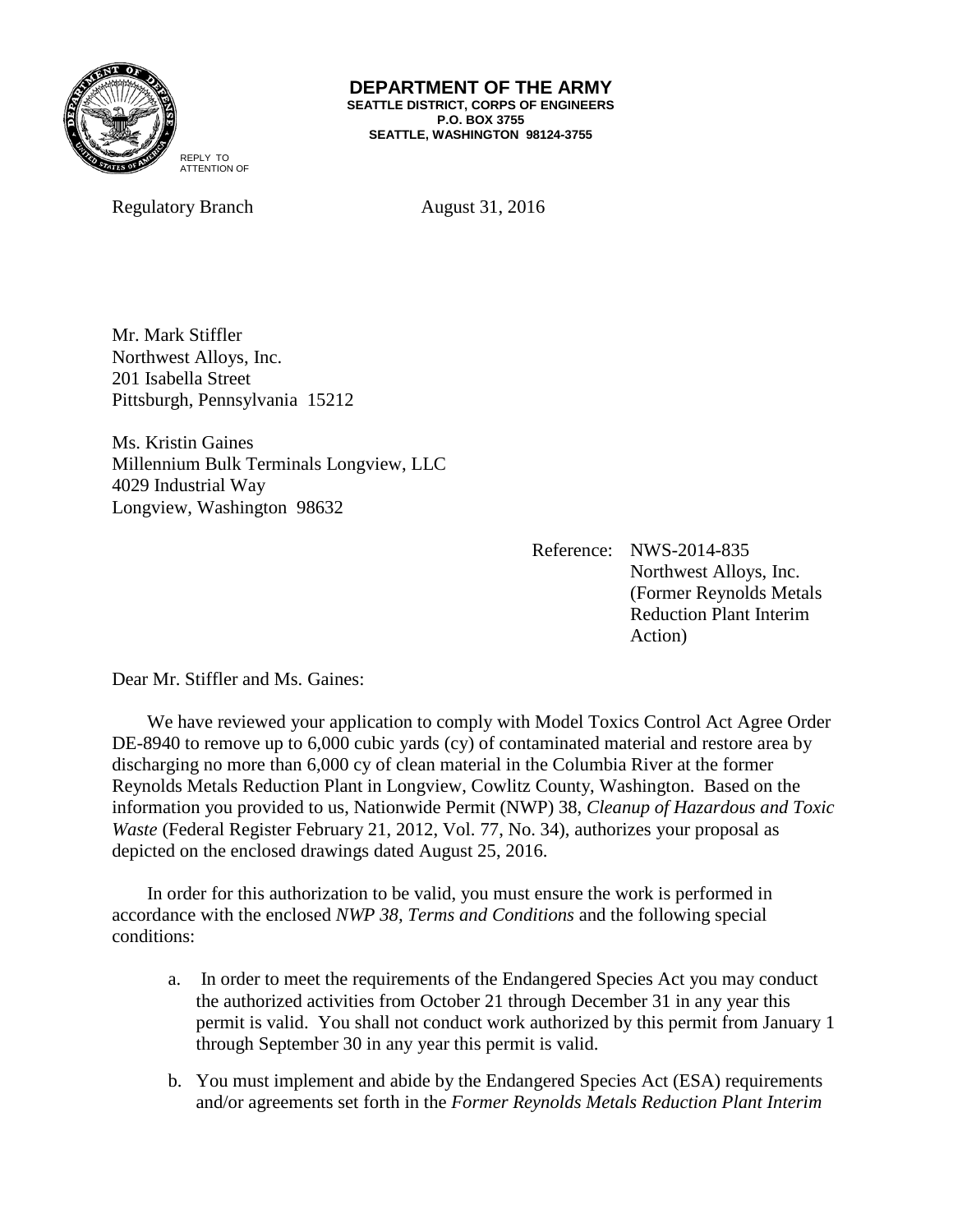*Action* dated July 30, 2014, in its entirety. The National Marine Fisheries Service (NMFS) concurred with a finding of "may affect, not likely to adversely affect" based on this document on June 15, 2015 (NMFS Reference Number 2014-1663). The U.S. Fish and Wildlife Service (USFWS) concurred with a finding of "may affect, not likely to adversely affect" based on this document on March 12, 2015 (USFWS Reference Number 01EWFW00-2015-I-0063). Both agencies will be informed of this permit issuance. Failure to comply with the commitments made in this document constitutes non-compliance with the ESA and your U.S. Army Corps of Engineers permit. The USFWS/NMFS is the appropriate authority to determine compliance with ESA.

We have reviewed your project pursuant to the requirements of the Endangered Species Act, the Magnuson-Stevens Fishery Conservation and Management Act and the National Historic Preservation Act. We have determined this project complies with the requirements of these laws provided you comply with all of the permit general and special conditions.

The authorized work complies with the Washington State Department of Ecology's (Ecology) Water Quality Certification and the Coastal Zone Management Act requirements for this NWP. No further coordination with Ecology is required.

The Columbia River is a water of the U.S. If you believe this is inaccurate, you may request a preliminary or approved jurisdictional determination (JD). If one is requested, please be aware that we may require the submittal of additional information to complete the JD and work authorized in this letter may not occur until the JD has been completed.

Our verification of this NWP authorization is valid until March 18, 2017, unless the NWP is modified, reissued, or revoked prior to that date. If the authorized work has not been completed by that date and you have commenced or are under contract to commence this activity before March 18, 2017, you will have until March 18, 2018, to complete the activity under the enclosed terms and conditions of this NWP. Failure to comply with all terms and conditions of this NWP verification invalidates this authorization and could result in a violation of Section 404 of the Clean Water Act and/or Section 10 of the Rivers and Harbors Act. You must also obtain all local, State, and other Federal permits that apply to this project.

You are cautioned that any change in project location or plans will require that you submit a copy of the revised plans to this office and obtain our approval before you begin work. Deviating from the approved plans could result in the assessment of criminal or civil penalties. Please note that we may need to reinitiate consultation with the National Marine Fisheries Service and/or U.S. Fish and Wildlife Service in order to authorize any work not already included in the enclosed plans.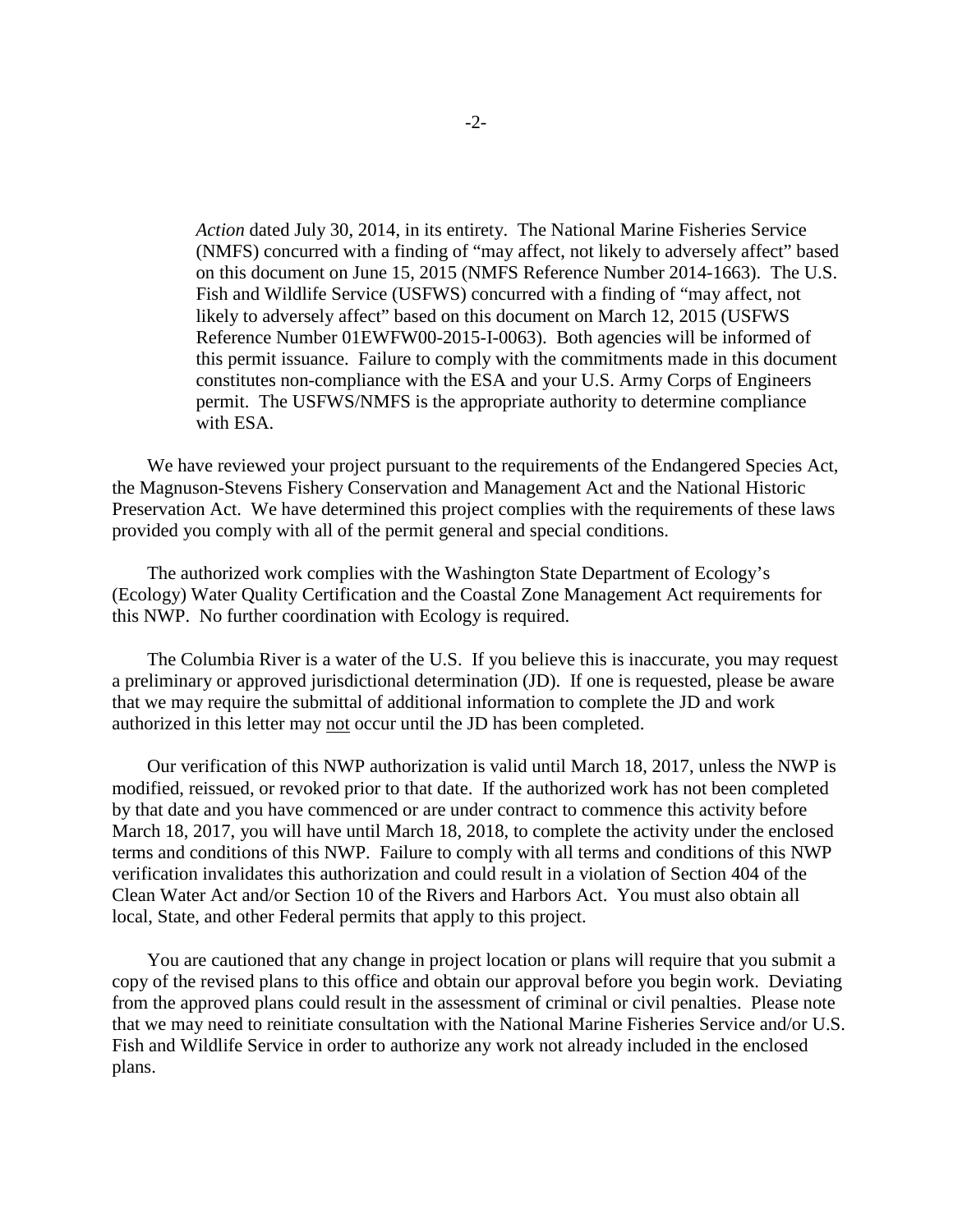Upon completing the authorized work, you must fill out and return the enclosed *Certificate of Compliance with Department of the Army Permit* form. Thank you for your cooperation during the permitting process. We are interested in your experience with our Regulatory Program and encourage you to complete a customer service survey form. This form and information about our program is available on our website at www.nws.usace.army.mil select "Regulatory Branch, Permit Information" and then "Contact Us." A copy of this letter with enclosures will be furnished to Mr. Glenn Grette, Grette Associates, LLC, 151 South Worthen Suite 101, Wenatchee, Washington, 98801. If you have any questions, please contact me at danette.l.guy@usace.army.mil or (206) 316-3048.

Sincerely,

Danette L. Guy, Project Manager Regulatory Branch

Enclosures

cc: letter only via email to Washington Department of Ecology, Federal Permit Coordinator at: ecyrefedpermits@ecy.wa.gov

cc: w/drawings only: U.S. Fish and Wildlife Service (Lacey)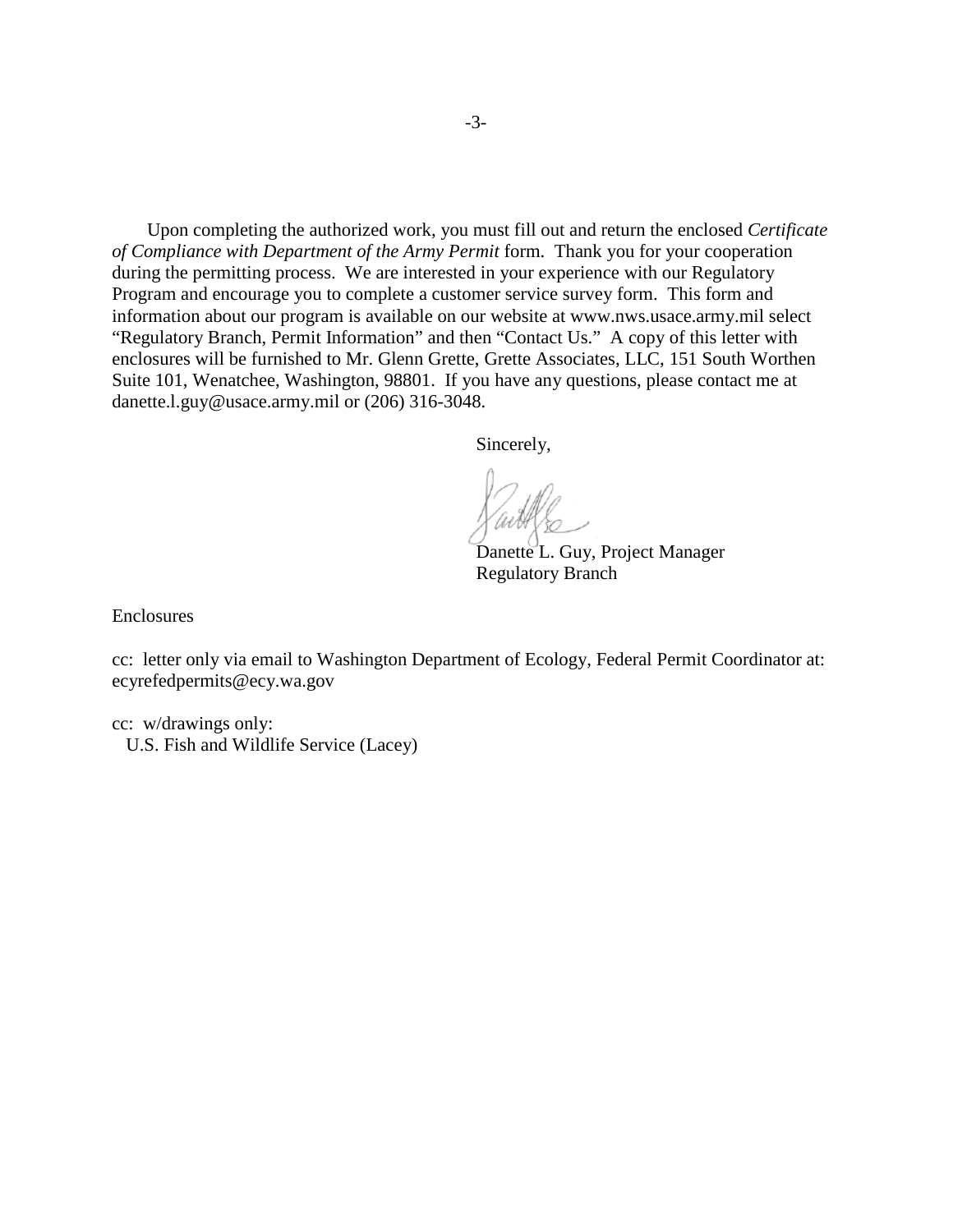

**US Army Corps** of Engineers<sup>®</sup> Seattle District

# **NATIONWIDE PERMIT 38 Terms and Conditions**



Effective Date: June 15, 2012

- A. Description of Authorized Activities
- B. Corps National General Conditions for all NWPs
- C. Corps Seattle District Regional General Conditions
- D. Corps Regional Specific Conditions for this NWP
- E. State 401 Certification General Conditions
- F. State 401 Certification Specific Conditions for this NWP
- G. EPA 401 Certification General Conditions
- H. EPA 401 Certification Specific Conditions for this NWP
- I. Coastal Zone Management Consistency Response for this NWP

In addition to any special condition that may be required on a case-by-case basis by the District Engineer, the following terms and conditions must be met, as applicable, for a Nationwide Permit authorization to be valid in Washington State.

# A. DESCRIPTION OF AUTHORIZED ACTIVITIES

38. Cleanup of Hazardous and Toxic Waste. Specific activities required to effect the containment, stabilization, or removal of hazardous or toxic waste materials that are performed, ordered, or sponsored by a government agency with established legal or regulatory authority. Court ordered remedial action plans or related settlements are also authorized by this NWP. This NWP does not authorize the establishment of new disposal sites or the expansion of existing sites used for the disposal of hazardous or toxic waste.

Notification: The permittee must submit a pre-construction notification to the district engineer prior to commencing the activity. (See general condition 31.) (Sections 10 and 404)

Note: Activities undertaken entirely on a Comprehensive Environmental Response, Compensation, and Liability Act (CERCLA) site by authority of CERCLA as approved or required by EPA, are not required to obtain permits under Section 404 of the Clean Water Act or Section 10 of the Rivers and Harbors Act.

# B. CORPS NATIONAL GENERAL CONDITIONS FOR ALL NWPs

Note: To qualify for NWP authorization, the prospective permittee must comply with the following general conditions, as applicable, in addition to any regional or case-specific conditions imposed by the division engineer or district engineer. Prospective permittees should contact the appropriate Corps district office to determine if regional conditions have been imposed on an NWP. Prospective permittees should also contact the appropriate Corps district office to determine the status of Clean Water Act Section 401 water quality certification and/or Coastal Zone Management Act consistency for an NWP. Every person who may wish to obtain permit authorization under one or more NWPs, or who is currently relying on an existing or prior permit authorization under one or more NWPs, has been and is on notice that all of the provisions of 33 CFR § 330.1 through 330.6 apply to every NWP authorization. Note especially 33 CFR § 330.5 relating to the modification, suspension, or revocation of any NWP authorization.

1. Navigation. (a) No activity may cause more than a minimal adverse effect on navigation.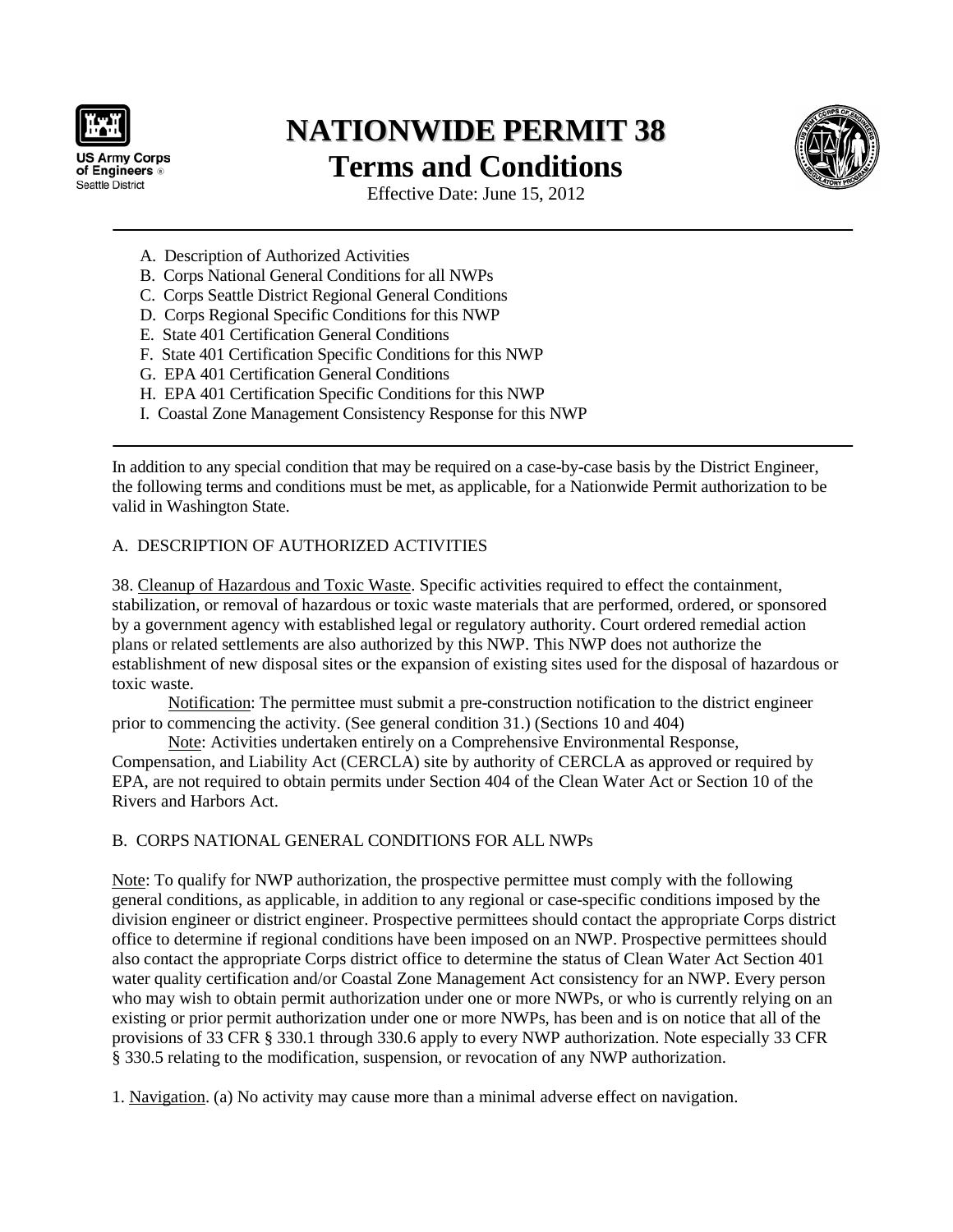(b) Any safety lights and signals prescribed by the U.S. Coast Guard, through regulations or otherwise, must be installed and maintained at the permittee's expense on authorized facilities in navigable waters of the United States.

(c) The permittee understands and agrees that, if future operations by the United States require the removal, relocation, or other alteration, of the structure or work herein authorized, or if, in the opinion of the Secretary of the Army or his authorized representative, said structure or work shall cause unreasonable obstruction to the free navigation of the navigable waters, the permittee will be required, upon due notice from the Corps of Engineers, to remove, relocate, or alter the structural work or obstructions caused thereby, without expense to the United States. No claim shall be made against the United States on account of any such removal or alteration.

2. Aquatic Life Movements. No activity may substantially disrupt the necessary life cycle movements of those species of aquatic life indigenous to the waterbody, including those species that normally migrate through the area, unless the activity's primary purpose is to impound water. All permanent and temporary crossings of waterbodies shall be suitably culverted, bridged, or otherwise designed and constructed to maintain low flows to sustain the movement of those aquatic species.

3. Spawning Areas. Activities in spawning areas during spawning seasons must be avoided to the maximum extent practicable. Activities that result in the physical destruction (e.g., through excavation, fill, or downstream smothering by substantial turbidity) of an important spawning area are not authorized.

4. Migratory Bird Breeding Areas. Activities in waters of the United States that serve as breeding areas for migratory birds must be avoided to the maximum extent practicable.

5. Shellfish Beds. No activity may occur in areas of concentrated shellfish populations, unless the activity is directly related to a shellfish harvesting activity authorized by NWPs 4 and 48, or is a shellfish seeding or habitat restoration activity authorized by NWP 27.

6. Suitable Material. No activity may use unsuitable material (e.g., trash, debris, car bodies, asphalt, etc.). Material used for construction or discharged must be free from toxic pollutants in toxic amounts (see Section 307 of the Clean Water Act).

7. Water Supply Intakes. No activity may occur in the proximity of a public water supply intake, except where the activity is for the repair or improvement of public water supply intake structures or adjacent bank stabilization.

8. Adverse Effects From Impoundments. If the activity creates an impoundment of water, adverse effects to the aquatic system due to accelerating the passage of water, and/or restricting its flow must be minimized to the maximum extent practicable.

9. Management of Water Flows. To the maximum extent practicable, the pre-construction course, condition, capacity, and location of open waters must be maintained for each activity, including stream channelization and storm water management activities, except as provided below. The activity must be constructed to withstand expected high flows. The activity must not restrict or impede the passage of normal or high flows, unless the primary purpose of the activity is to impound water or manage high flows. The activity may alter the pre-construction course, condition, capacity, and location of open waters if it benefits the aquatic environment (e.g., stream restoration or relocation activities).

10. Fills Within 100-Year Floodplains. The activity must comply with applicable FEMA-approved state or local floodplain management requirements.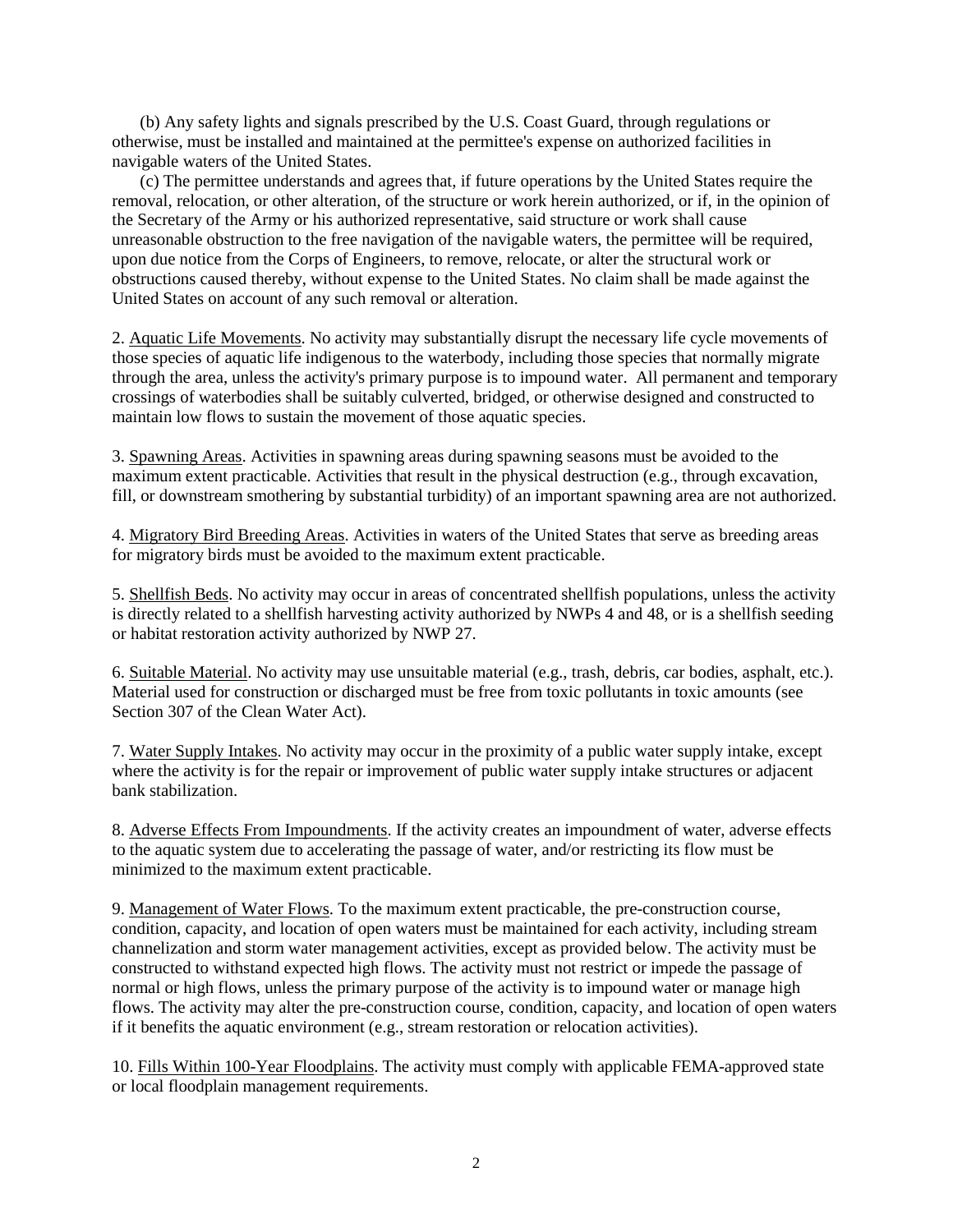11. Equipment. Heavy equipment working in wetlands or mudflats must be placed on mats, or other measures must be taken to minimize soil disturbance.

12. Soil Erosion and Sediment Controls. Appropriate soil erosion and sediment controls must be used and maintained in effective operating condition during construction, and all exposed soil and other fills, as well as any work below the ordinary high water mark or high tide line, must be permanently stabilized at the earliest practicable date. Permittees are encouraged to perform work within waters of the United States during periods of low-flow or no-flow.

13. Removal of Temporary Fills. Temporary fills must be removed in their entirety and the affected areas returned to pre-construction elevations. The affected areas must be revegetated, as appropriate.

14. Proper Maintenance. Any authorized structure or fill shall be properly maintained, including maintenance to ensure public safety and compliance with applicable NWP general conditions, as well as any activity-specific conditions added by the district engineer to an NWP authorization.

15. Single and Complete Project. The activity must be a single and complete project. The same NWP cannot be used more than once for the same single and complete project.

16. Wild and Scenic Rivers. No activity may occur in a component of the National Wild and Scenic River System, or in a river officially designated by Congress as a "study river" for possible inclusion in the system while the river is in an official study status, unless the appropriate Federal agency with direct management responsibility for such river, has determined in writing that the proposed activity will not adversely affect the Wild and Scenic River designation or study status. Information on Wild and Scenic Rivers may be obtained from the appropriate Federal land management agency responsible for the designated Wild and Scenic River or study river (e.g., National Park Service, U.S. Forest Service, Bureau of Land Management, U.S. Fish and Wildlife Service).

17. Tribal Rights. No activity or its operation may impair reserved tribal rights, including, but not limited to, reserved water rights and treaty fishing and hunting rights.

18. Endangered Species. (a) No activity is authorized under any NWP which is likely to directly or indirectly jeopardize the continued existence of a threatened or endangered species or a species proposed for such designation, as identified under the Federal Endangered Species Act (ESA), or which will directly or indirectly destroy or adversely modify the critical habitat of such species. No activity is authorized under any NWP which "may affect" a listed species or critical habitat, unless Section 7 consultation addressing the effects of the proposed activity has been completed.

(b) Federal agencies should follow their own procedures for complying with the requirements of the ESA. Federal permittees must provide the district engineer with the appropriate documentation to demonstrate compliance with those requirements. The district engineer will review the documentation and determine whether it is sufficient to address ESA compliance for the NWP activity, or whether additional ESA consultation is necessary.

(c) Non-federal permittees must submit a pre-construction notification to the district engineer if any listed species or designated critical habitat might be affected or is in the vicinity of the project, or if the project is located in designated critical habitat, and shall not begin work on the activity until notified by the district engineer that the requirements of the ESA have been satisfied and that the activity is authorized. For activities that might affect Federally-listed endangered or threatened species or designated critical habitat, the pre-construction notification must include the name(s) of the endangered or threatened species that might be affected by the proposed work or that utilize the designated critical habitat that might be affected by the proposed work. The district engineer will determine whether the proposed activity "may affect" or will have "no effect" to listed species and designated critical habitat and will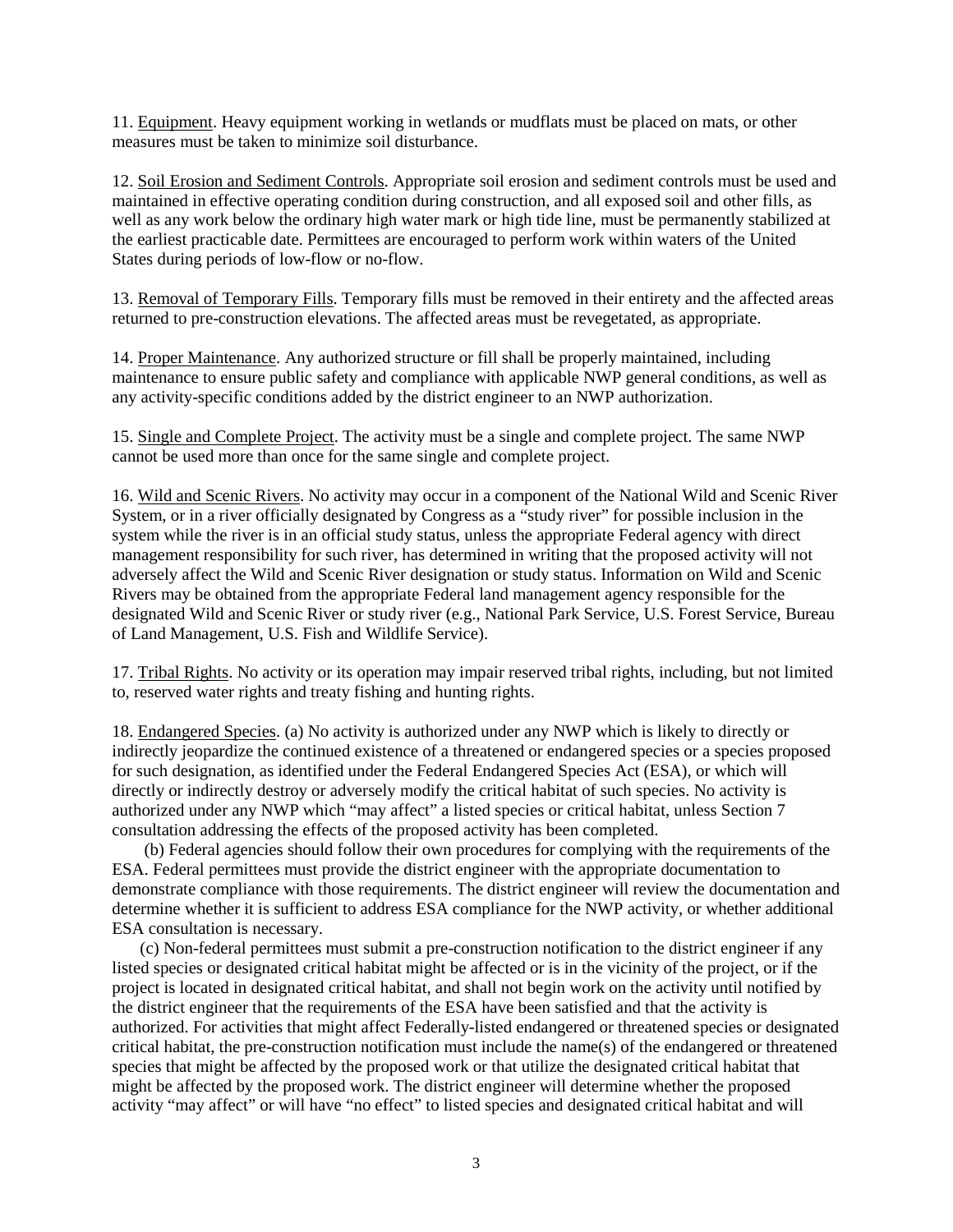notify the non-Federal applicant of the Corps' determination within 45 days of receipt of a complete preconstruction notification. In cases where the non-Federal applicant has identified listed species or critical habitat that might be affected or is in the vicinity of the project, and has so notified the Corps, the applicant shall not begin work until the Corps has provided notification the proposed activities will have "no effect" on listed species or critical habitat, or until Section 7 consultation has been completed. If the non-Federal applicant has not heard back from the Corps within 45 days, the applicant must still wait for notification from the Corps.

(d) As a result of formal or informal consultation with the FWS or NMFS the district engineer may add species-specific regional endangered species conditions to the NWPs.

(e) Authorization of an activity by a NWP does not authorize the "take" of a threatened or endangered species as defined under the ESA. In the absence of separate authorization (e.g., an ESA Section 10 Permit, a Biological Opinion with "incidental take" provisions, etc.) from the U.S. FWS or the NMFS, The Endangered Species Act prohibits any person subject to the jurisdiction of the United States to take a listed species, where "take" means to harass, harm, pursue, hunt, shoot, wound, kill, trap, capture, or collect, or to attempt to engage in any such conduct. The word "harm" in the definition of "take'' means an act which actually kills or injures wildlife. Such an act may include significant habitat modification or degradation where it actually kills or injures wildlife by significantly impairing essential behavioral patterns, including breeding, feeding or sheltering.

(f) Information on the location of threatened and endangered species and their critical habitat can be obtained directly from the offices of the U.S. FWS and NMFS or their world wide web pages at http://www.fws.gov/ o[r http://www.fws.gov/ipac](http://www.fws.gov/ipac) and<http://www.noaa.gov/fisheries.html>respectively.

19. Migratory Birds and Bald and Golden Eagles. The permittee is responsible for obtaining any "take" permits required under the U.S. Fish and Wildlife Service's regulations governing compliance with the Migratory Bird Treaty Act or the Bald and Golden Eagle Protection Act. The permittee should contact the appropriate local office of the U.S. Fish and Wildlife Service to determine if such "take" permits are required for a particular activity.

20. Historic Properties. (a) In cases where the district engineer determines that the activity may affect properties listed, or eligible for listing, in the National Register of Historic Places, the activity is not authorized, until the requirements of Section 106 of the National Historic Preservation Act (NHPA) have been satisfied.

(b) Federal permittees should follow their own procedures for complying with the requirements of Section 106 of the National Historic Preservation Act. Federal permittees must provide the district engineer with the appropriate documentation to demonstrate compliance with those requirements. The district engineer will review the documentation and determine whether it is sufficient to address section 106 compliance for the NWP activity, or whether additional section 106 consultation is necessary.

(c) Non-federal permittees must submit a pre-construction notification to the district engineer if the authorized activity may have the potential to cause effects to any historic properties listed on, determined to be eligible for listing on, or potentially eligible for listing on the National Register of Historic Places, including previously unidentified properties. For such activities, the pre-construction notification must state which historic properties may be affected by the proposed work or include a vicinity map indicating the location of the historic properties or the potential for the presence of historic properties. Assistance regarding information on the location of or potential for the presence of historic resources can be sought from the State Historic Preservation Officer or Tribal Historic Preservation Officer, as appropriate, and the National Register of Historic Places (see 33 CFR 330.4(g)). When reviewing pre-construction notifications, district engineers will comply with the current procedures for addressing the requirements of Section 106 of the National Historic Preservation Act. The district engineer shall make a reasonable and good faith effort to carry out appropriate identification efforts, which may include background research, consultation, oral history interviews, sample field investigation, and field survey. Based on the information submitted and these efforts, the district engineer shall determine whether the proposed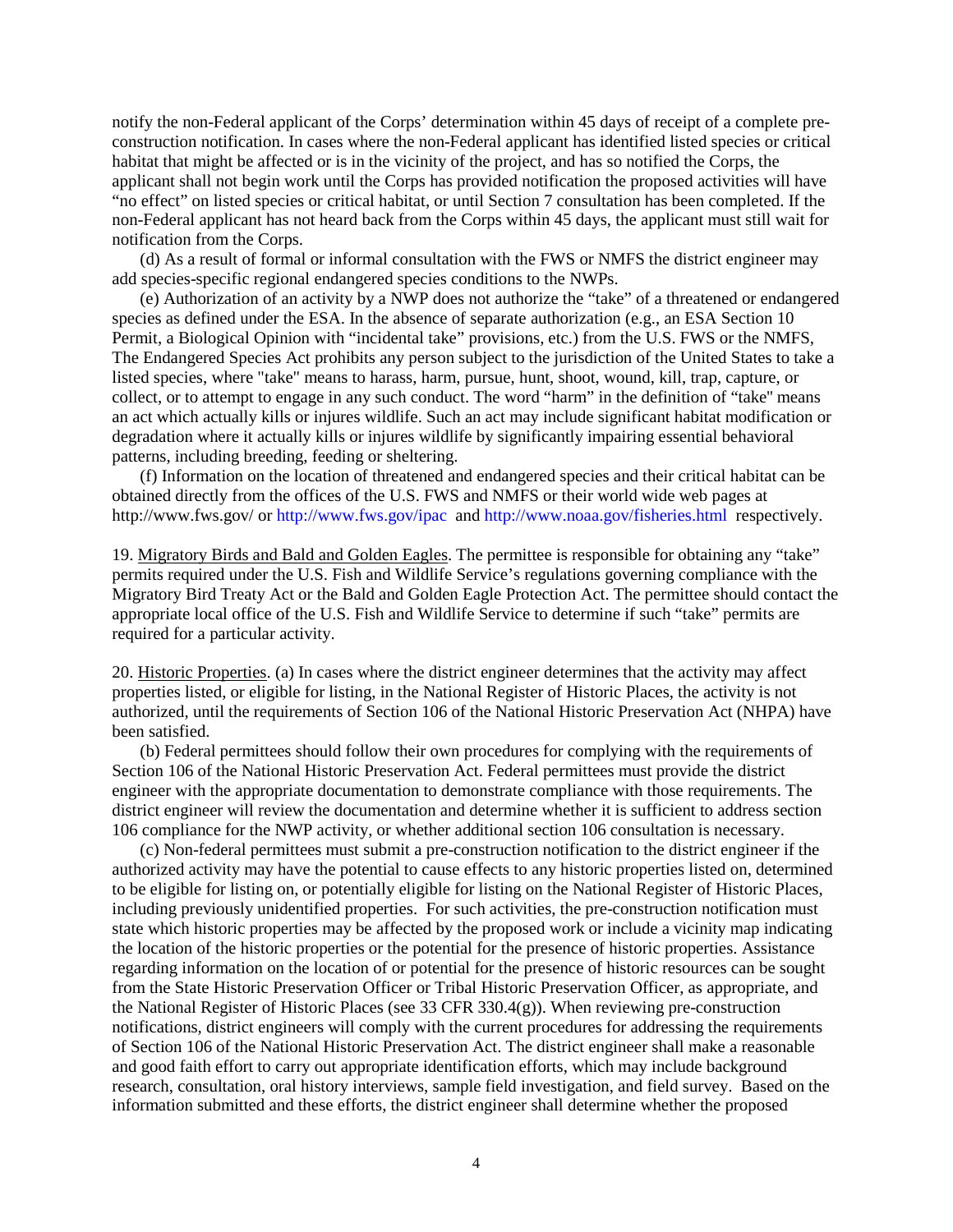activity has the potential to cause an effect on the historic properties. Where the non-Federal applicant has identified historic properties on which the activity may have the potential to cause effects and so notified the Corps, the non-Federal applicant shall not begin the activity until notified by the district engineer either that the activity has no potential to cause effects or that consultation under Section 106 of the NHPA has been completed.

(d) The district engineer will notify the prospective permittee within 45 days of receipt of a complete pre-construction notification whether NHPA Section 106 consultation is required. Section 106 consultation is not required when the Corps determines that the activity does not have the potential to cause effects on historic properties (see 36 CFR §800.3(a)). If NHPA section 106 consultation is required and will occur, the district engineer will notify the non-Federal applicant that he or she cannot begin work until Section 106 consultation is completed. If the non-Federal applicant has not heard back from the Corps within 45 days, the applicant must still wait for notification from the Corps.

(e) Prospective permittees should be aware that section 110k of the NHPA (16 U.S.C. 470h-2(k)) prevents the Corps from granting a permit or other assistance to an applicant who, with intent to avoid the requirements of Section 106 of the NHPA, has intentionally significantly adversely affected a historic property to which the permit would relate, or having legal power to prevent it, allowed such significant adverse effect to occur, unless the Corps, after consultation with the Advisory Council on Historic Preservation (ACHP), determines that circumstances justify granting such assistance despite the adverse effect created or permitted by the applicant. If circumstances justify granting the assistance, the Corps is required to notify the ACHP and provide documentation specifying the circumstances, the degree of damage to the integrity of any historic properties affected, and proposed mitigation. This documentation must include any views obtained from the applicant, SHPO/THPO, appropriate Indian tribes if the undertaking occurs on or affects historic properties on tribal lands or affects properties of interest to those tribes, and other parties known to have a legitimate interest in the impacts to the permitted activity on historic properties.

21. Discovery of Previously Unknown Remains and Artifacts. If you discover any previously unknown historic, cultural or archeological remains and artifacts while accomplishing the activity authorized by this permit, you must immediately notify the district engineer of what you have found, and to the maximum extent practicable, avoid construction activities that may affect the remains and artifacts until the required coordination has been completed. The district engineer will initiate the Federal, Tribal and state coordination required to determine if the items or remains warrant a recovery effort or if the site is eligible for listing in the National Register of Historic Places.

22. Designated Critical Resource Waters. Critical resource waters include, NOAA-managed marine sanctuaries and marine monuments, and National Estuarine Research Reserves. The district engineer may designate, after notice and opportunity for public comment, additional waters officially designated by a state as having particular environmental or ecological significance, such as outstanding national resource waters or state natural heritage sites. The district engineer may also designate additional critical resource waters after notice and opportunity for public comment.

(a) Discharges of dredged or fill material into waters of the United States are not authorized by NWPs 7, 12, 14, 16, 17, 21, 29, 31, 35, 39, 40, 42, 43, 44, 49, 50, 51, and 52 for any activity within, or directly affecting, critical resource waters, including wetlands adjacent to such waters.

(b) For NWPs 3, 8, 10, 13, 15, 18, 19, 22, 23, 25, 27, 28, 30, 33, 34, 36, 37, and 38, notification is required in accordance with general condition 31, for any activity proposed in the designated critical resource waters including wetlands adjacent to those waters. The district engineer may authorize activities under these NWPs only after it is determined that the impacts to the critical resource waters will be no more than minimal.

23. Mitigation. The district engineer will consider the following factors when determining appropriate and practicable mitigation necessary to ensure that adverse effects on the aquatic environment are minimal: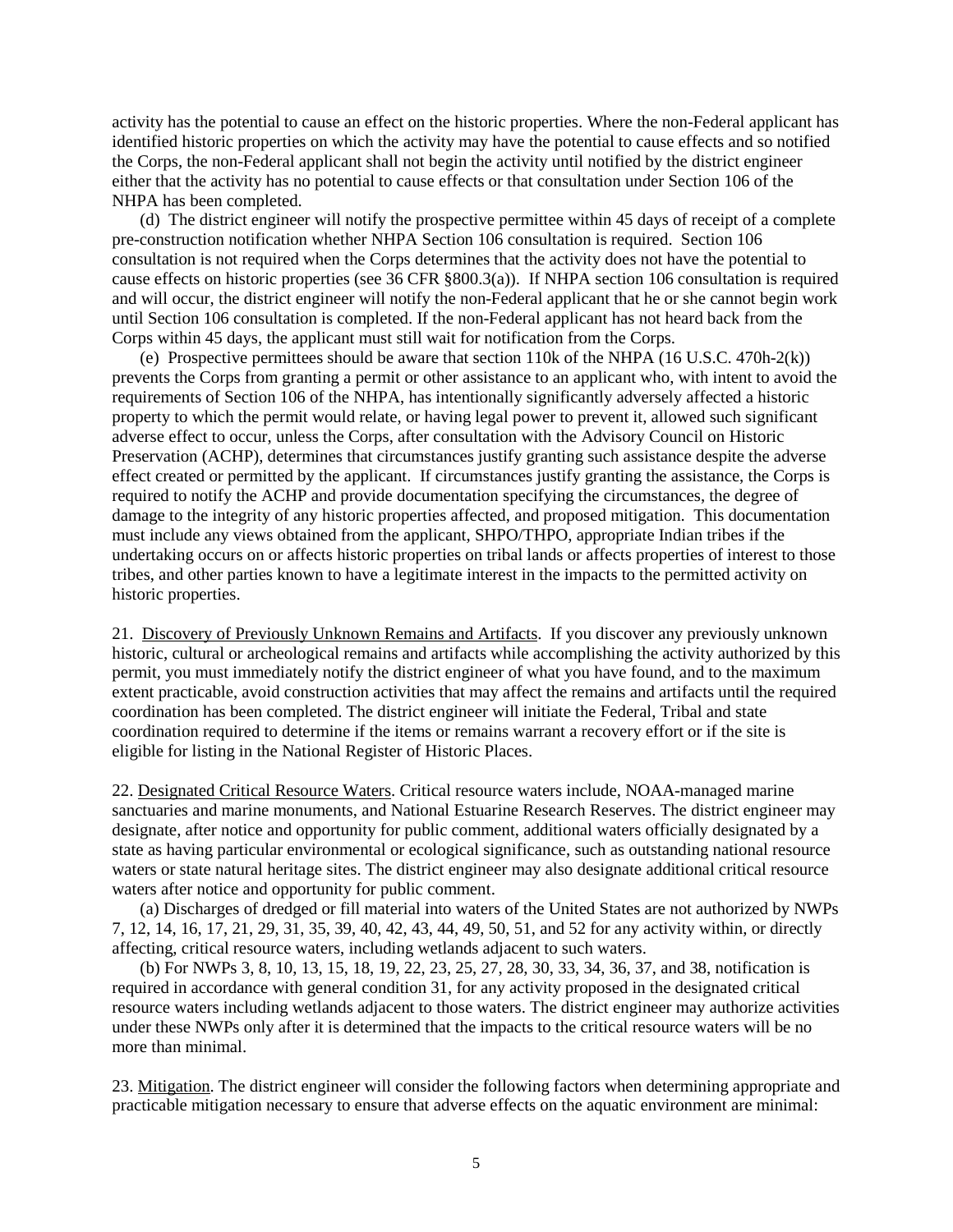(a) The activity must be designed and constructed to avoid and minimize adverse effects, both temporary and permanent, to waters of the United States to the maximum extent practicable at the project site (i.e., on site).

(b) Mitigation in all its forms (avoiding, minimizing, rectifying, reducing, or compensating for resource losses) will be required to the extent necessary to ensure that the adverse effects to the aquatic environment are minimal.

(c) Compensatory mitigation at a minimum one-for-one ratio will be required for all wetland losses that exceed 1/10-acre and require pre-construction notification, unless the district engineer determines in writing that either some other form of mitigation would be more environmentally appropriate or the adverse effects of the proposed activity are minimal, and provides a project-specific waiver of this requirement. For wetland losses of 1/10-acre or less that require pre-construction notification, the district engineer may determine on a case-by-case basis that compensatory mitigation is required to ensure that the activity results in minimal adverse effects on the aquatic environment. Compensatory mitigation projects provided to offset losses of aquatic resources must comply with the applicable provisions of 33 CFR part 332. (1) The prospective permittee is responsible for proposing an appropriate compensatory mitigation option if compensatory mitigation is necessary to ensure that the activity results in minimal adverse effects on the aquatic environment. (2) Since the likelihood of success is greater and the impacts to potentially valuable uplands are reduced, wetland restoration should be the first compensatory mitigation option considered. (3) If permittee-responsible mitigation is the proposed option, the prospective permittee is responsible for submitting a mitigation plan. A conceptual or detailed mitigation plan may be used by the district engineer to make the decision on the NWP verification request, but a final mitigation plan that addresses the applicable requirements of 33 CFR 332.4(c)(2) – (14) must be approved by the district engineer before the permittee begins work in waters of the United States, unless the district engineer determines that prior approval of the final mitigation plan is not practicable or not necessary to ensure timely completion of the required compensatory mitigation (see 33 CFR 332.3(k)(3)). (4) If mitigation bank or in-lieu fee program credits are the proposed option, the mitigation plan only needs to address the baseline conditions at the impact site and the number of credits to be provided. (5) Compensatory mitigation requirements (e.g., resource type and amount to be provided as compensatory mitigation, site protection, ecological performance standards, monitoring requirements) may be addressed through conditions added to the NWP authorization, instead of components of a compensatory mitigation plan.

(d) For losses of streams or other open waters that require pre-construction notification, the district engineer may require compensatory mitigation, such as stream rehabilitation, enhancement, or preservation, to ensure that the activity results in minimal adverse effects on the aquatic environment.

(e) Compensatory mitigation will not be used to increase the acreage losses allowed by the acreage limits of the NWPs. For example, if an NWP has an acreage limit of 1/2-acre, it cannot be used to authorize any project resulting in the loss of greater than 1/2-acre of waters of the United States, even if compensatory mitigation is provided that replaces or restores some of the lost waters. However, compensatory mitigation can and should be used, as necessary, to ensure that a project already meeting the established acreage limits also satisfies the minimal impact requirement associated with the NWPs.

(f) Compensatory mitigation plans for projects in or near streams or other open waters will normally include a requirement for the restoration or establishment, maintenance, and legal protection (e.g., conservation easements) of riparian areas next to open waters. In some cases, riparian areas may be the only compensatory mitigation required. Riparian areas should consist of native species. The width of the required riparian area will address documented water quality or aquatic habitat loss concerns. Normally, the riparian area will be 25 to 50 feet wide on each side of the stream, but the district engineer may require slightly wider riparian areas to address documented water quality or habitat loss concerns. If it is not possible to establish a riparian area on both sides of a stream, or if the waterbody is a lake or coastal waters, then restoring or establishing a riparian area along a single bank or shoreline may be sufficient. Where both wetlands and open waters exist on the project site, the district engineer will determine the appropriate compensatory mitigation (e.g., riparian areas and/or wetlands compensation) based on what is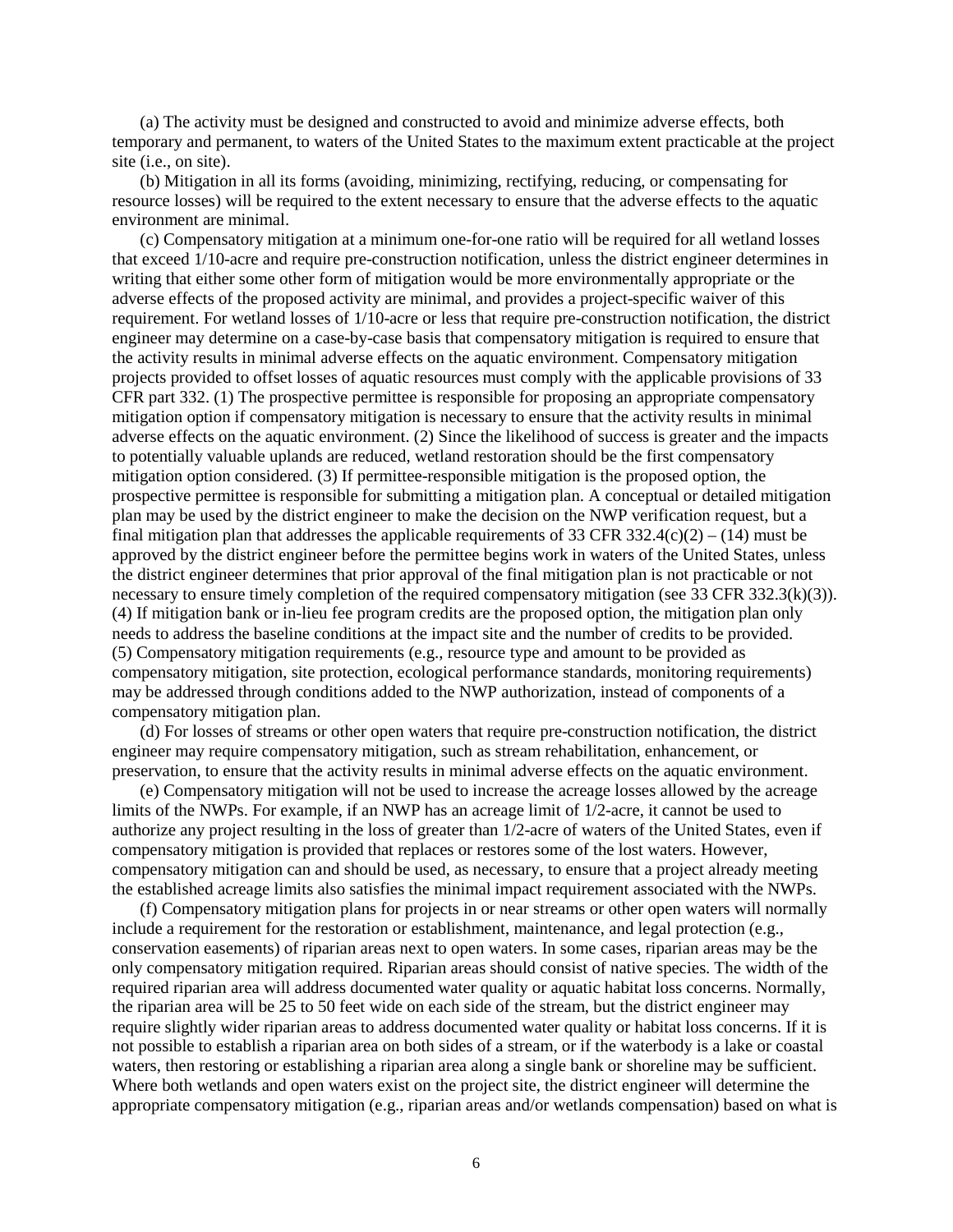best for the aquatic environment on a watershed basis. In cases where riparian areas are determined to be the most appropriate form of compensatory mitigation, the district engineer may waive or reduce the requirement to provide wetland compensatory mitigation for wetland losses.

(g) Permittees may propose the use of mitigation banks, in-lieu fee programs, or separate permitteeresponsible mitigation. For activities resulting in the loss of marine or estuarine resources, permitteeresponsible compensatory mitigation may be environmentally preferable if there are no mitigation banks or in-lieu fee programs in the area that have marine or estuarine credits available for sale or transfer to the permittee. For permittee-responsible mitigation, the special conditions of the NWP verification must clearly indicate the party or parties responsible for the implementation and performance of the compensatory mitigation project, and, if required, its long-term management.

(h) Where certain functions and services of waters of the United States are permanently adversely affected, such as the conversion of a forested or scrub-shrub wetland to a herbaceous wetland in a permanently maintained utility line right-of-way, mitigation may be required to reduce the adverse effects of the project to the minimal level.

24. Safety of Impoundment Structures. To ensure that all impoundment structures are safely designed, the district engineer may require non-Federal applicants to demonstrate that the structures comply with established state dam safety criteria or have been designed by qualified persons. The district engineer may also require documentation that the design has been independently reviewed by similarly qualified persons, and appropriate modifications made to ensure safety.

25. Water Quality. Where States and authorized Tribes, or EPA where applicable, have not previously certified compliance of an NWP with CWA Section 401, individual 401 Water Quality Certification must be obtained or waived (see 33 CFR 330.4(c)). The district engineer or State or Tribe may require additional water quality management measures to ensure that the authorized activity does not result in more than minimal degradation of water quality.

26. Coastal Zone Management. In coastal states where an NWP has not previously received a state coastal zone management consistency concurrence, an individual state coastal zone management consistency concurrence must be obtained, or a presumption of concurrence must occur (see 33 CFR 330.4(d)). The district engineer or a State may require additional measures to ensure that the authorized activity is consistent with state coastal zone management requirements.

27. Regional and Case-By-Case Conditions. The activity must comply with any regional conditions that may have been added by the Division Engineer (see 33 CFR 330.4(e)) and with any case specific conditions added by the Corps or by the state, Indian Tribe, or U.S. EPA in its section 401 Water Quality Certification, or by the state in its Coastal Zone Management Act consistency determination.

28. Use of Multiple Nationwide Permits. The use of more than one NWP for a single and complete project is prohibited, except when the acreage loss of waters of the United States authorized by the NWPs does not exceed the acreage limit of the NWP with the highest specified acreage limit. For example, if a road crossing over tidal waters is constructed under NWP 14, with associated bank stabilization authorized by NWP 13, the maximum acreage loss of waters of the United States for the total project cannot exceed 1/3-acre.

29. Transfer of Nationwide Permit Verifications. If the permittee sells the property associated with a nationwide permit verification, the permittee may transfer the nationwide permit verification to the new owner by submitting a letter to the appropriate Corps district office to validate the transfer. A copy of the nationwide permit verification must be attached to the letter, and the letter must contain the following statement and signature: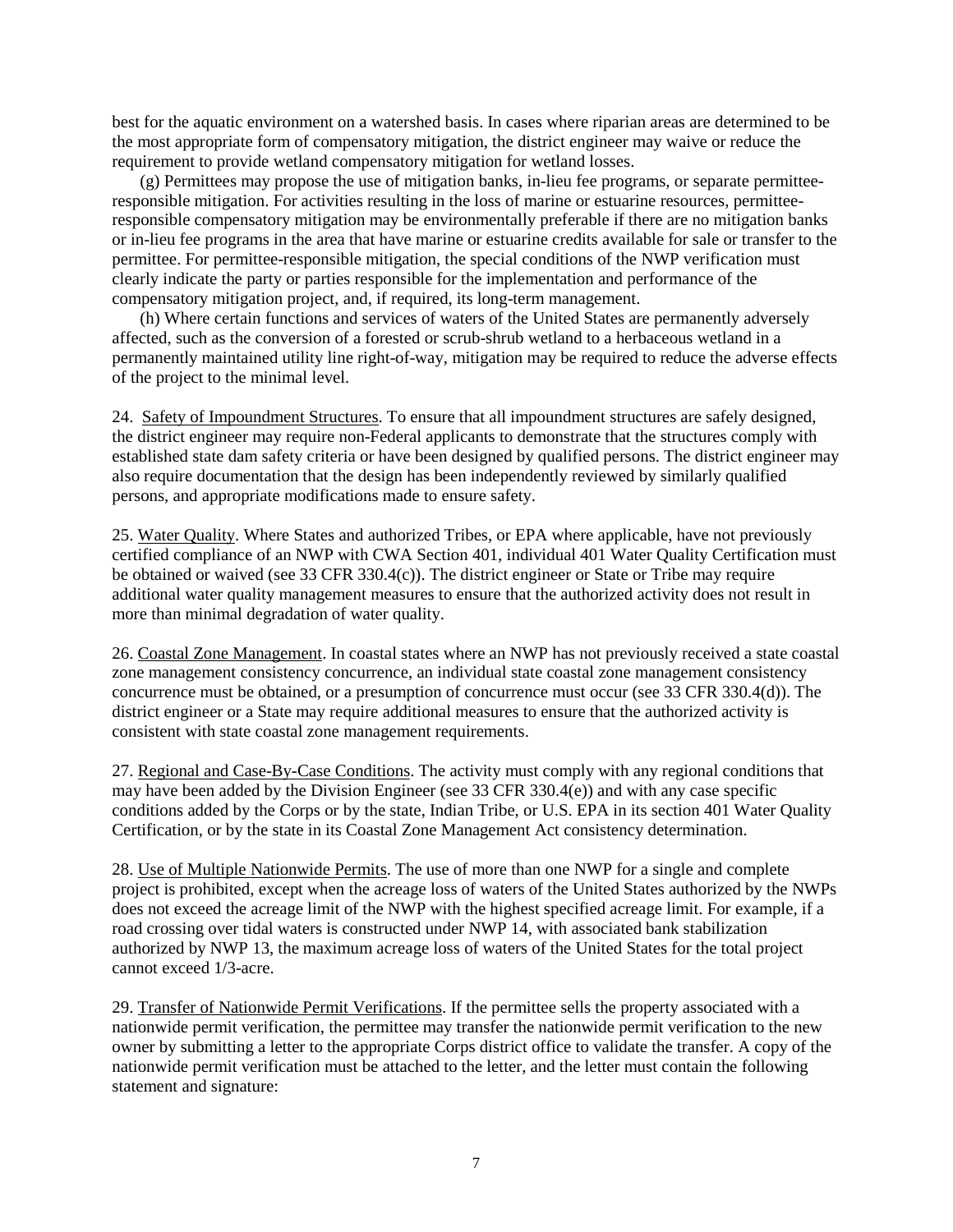"When the structures or work authorized by this nationwide permit are still in existence at the time the property is transferred, the terms and conditions of this nationwide permit, including any special conditions, will continue to be binding on the new owner(s) of the property. To validate the transfer of this nationwide permit and the associated liabilities associated with compliance with its terms and conditions, have the transferee sign and date below."

(Transferee)

\_\_\_\_\_\_\_\_\_\_\_\_\_\_\_\_\_\_\_\_\_\_\_\_\_\_\_\_\_\_\_\_\_\_\_\_\_\_\_\_\_\_\_\_\_

\_\_\_\_\_\_\_\_\_\_\_\_\_\_\_\_\_\_\_\_\_\_\_\_\_\_\_\_\_\_\_\_\_\_\_\_\_\_\_\_\_\_\_\_\_ (Date)

30. Compliance Certification. Each permittee who receives an NWP verification letter from the Corps must provide a signed certification documenting completion of the authorized activity and any required compensatory mitigation. The success of any required permittee-responsible mitigation, including the achievement of ecological performance standards, will be addressed separately by the district engineer. The Corps will provide the permittee the certification document with the NWP verification letter. The certification document will include: (a) A statement that the authorized work was done in accordance with the NWP authorization, including any general, regional, or activity-specific conditions; (b) A statement that the implementation of any required compensatory mitigation was completed in accordance with the permit conditions. If credits from a mitigation bank or in-lieu fee program are used to satisfy the compensatory mitigation requirements, the certification must include the documentation required by 33 CFR 332.3(l)(3) to confirm that the permittee secured the appropriate number and resource type of credits; and (c) The signature of the permittee certifying the completion of the work and mitigation.

31. Pre-Construction Notification. (a) Timing. Where required by the terms of the NWP, the prospective permittee must notify the district engineer by submitting a pre-construction notification (PCN) as early as possible. The district engineer must determine if the PCN is complete within 30 calendar days of the date of receipt and, if the PCN is determined to be incomplete, notify the prospective permittee within that 30 day period to request the additional information necessary to make the PCN complete. The request must specify the information needed to make the PCN complete. As a general rule, district engineers will request additional information necessary to make the PCN complete only once. However, if the prospective permittee does not provide all of the requested information, then the district engineer will notify the prospective permittee that the PCN is still incomplete and the PCN review process will not commence until all of the requested information has been received by the district engineer. The prospective permittee shall not begin the activity until either: (1) He or she is notified in writing by the district engineer that the activity may proceed under the NWP with any special conditions imposed by the district or division engineer; or (2) 45 calendar days have passed from the district engineer's receipt of the complete PCN and the prospective permittee has not received written notice from the district or division engineer. However, if the permittee was required to notify the Corps pursuant to general condition 18 that listed species or critical habitat might be affected or in the vicinity of the project, or to notify the Corps pursuant to general condition 20 that the activity may have the potential to cause effects to historic properties, the permittee cannot begin the activity until receiving written notification from the Corps that there is "no effect" on listed species or "no potential to cause effects" on historic properties, or that any consultation required under Section 7 of the Endangered Species Act (see 33 CFR 330.4(f)) and/or Section 106 of the National Historic Preservation (see 33 CFR 330.4(g)) has been completed. Also, work cannot begin under NWPs 21, 49, or 50 until the permittee has received written approval from the Corps. If the proposed activity requires a written waiver to exceed specified limits of an NWP, the permittee may not begin the activity until the district engineer issues the waiver. If the district or division engineer notifies the permittee in writing that an individual permit is required within 45 calendar days of receipt of a complete PCN, the permittee cannot begin the activity until an individual permit has been obtained. Subsequently, the permittee's right to proceed under the NWP may be modified, suspended, or revoked only in accordance with the procedure set forth in 33 CFR 330.5(d)(2).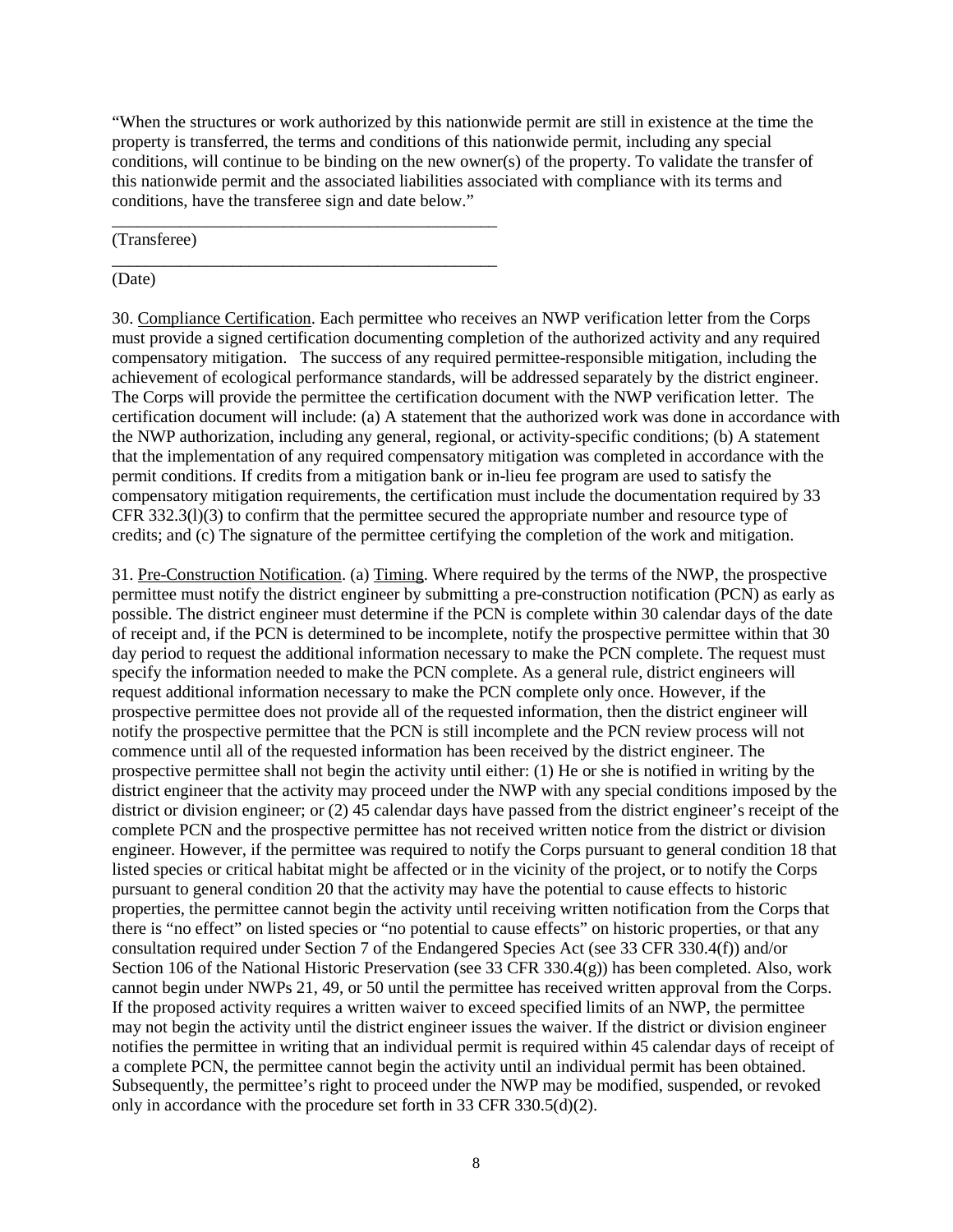(b) Contents of Pre-Construction Notification: The PCN must be in writing and include the following information: (1) Name, address and telephone numbers of the prospective permittee; (2) Location of the proposed project; (3) A description of the proposed project; the project's purpose; direct and indirect adverse environmental effects the project would cause, including the anticipated amount of loss of water of the United States expected to result from the NWP activity, in acres, linear feet, or other appropriate unit of measure; any other NWP(s), regional general permit(s), or individual permit(s) used or intended to be used to authorize any part of the proposed project or any related activity. The description should be sufficiently detailed to allow the district engineer to determine that the adverse effects of the project will be minimal and to determine the need for compensatory mitigation. Sketches should be provided when necessary to show that the activity complies with the terms of the NWP. (Sketches usually clarify the project and when provided results in a quicker decision. Sketches should contain sufficient detail to provide an illustrative description of the proposed activity (e.g., a conceptual plan), but do not need to be detailed engineering plans); (4) The PCN must include a delineation of wetlands, other special aquatic sites, and other waters, such as lakes and ponds, and perennial, intermittent, and ephemeral streams, on the project site. Wetland delineations must be prepared in accordance with the current method required by the Corps. The permittee may ask the Corps to delineate the special aquatic sites and other waters on the project site, but there may be a delay if the Corps does the delineation, especially if the project site is large or contains many waters of the United States. Furthermore, the 45 day period will not start until the delineation has been submitted to or completed by the Corps, as appropriate; (5) If the proposed activity will result in the loss of greater than 1/10-acre of wetlands and a PCN is required, the prospective permittee must submit a statement describing how the mitigation requirement will be satisfied, or explaining why the adverse effects are minimal and why compensatory mitigation should not be required. As an alternative, the prospective permittee may submit a conceptual or detailed mitigation plan. (6) If any listed species or designated critical habitat might be affected or is in the vicinity of the project, or if the project is located in designated critical habitat, for non-Federal applicants the PCN must include the name(s) of those endangered or threatened species that might be affected by the proposed work or utilize the designated critical habitat that may be affected by the proposed work. Federal applicants must provide documentation demonstrating compliance with the Endangered Species Act; and (7) For an activity that may affect a historic property listed on, determined to be eligible for listing on, or potentially eligible for listing on, the National Register of Historic Places, for non-Federal applicants the PCN must state which historic property may be affected by the proposed work or include a vicinity map indicating the location of the historic property. Federal applicants must provide documentation demonstrating compliance with Section 106 of the National Historic Preservation Act.

(c) Form of Pre-Construction Notification: The standard individual permit application form (Form ENG 4345) may be used, but the completed application form must clearly indicate that it is a PCN and must include all of the information required in paragraphs (b)(1) through (7) of this general condition. A letter containing the required information may also be used.

(d) Agency Coordination: (1) The district engineer will consider any comments from Federal and state agencies concerning the proposed activity's compliance with the terms and conditions of the NWPs and the need for mitigation to reduce the project's adverse environmental effects to a minimal level. (2) For all NWP activities that require pre-construction notification and result in the loss of greater than 1/2 acre of waters of the United States, for NWP 21, 29, 39, 40, 42, 43, 44, 50, 51, and 52 activities that require pre-construction notification and will result in the loss of greater than 300 linear feet of intermittent and ephemeral stream bed, and for all NWP 48 activities that require pre-construction notification, the district engineer will immediately provide (e.g., via e-mail, facsimile transmission, overnight mail, or other expeditious manner) a copy of the complete PCN to the appropriate Federal or state offices (U.S. FWS, state natural resource or water quality agency, EPA, State Historic Preservation Officer (SHPO) or Tribal Historic Preservation Office (THPO), and, if appropriate, the NMFS). With the exception of NWP 37, these agencies will have 10 calendar days from the date the material is transmitted to telephone or fax the district engineer notice that they intend to provide substantive, site-specific comments. The comments must explain why the agency believes the adverse effects will be more than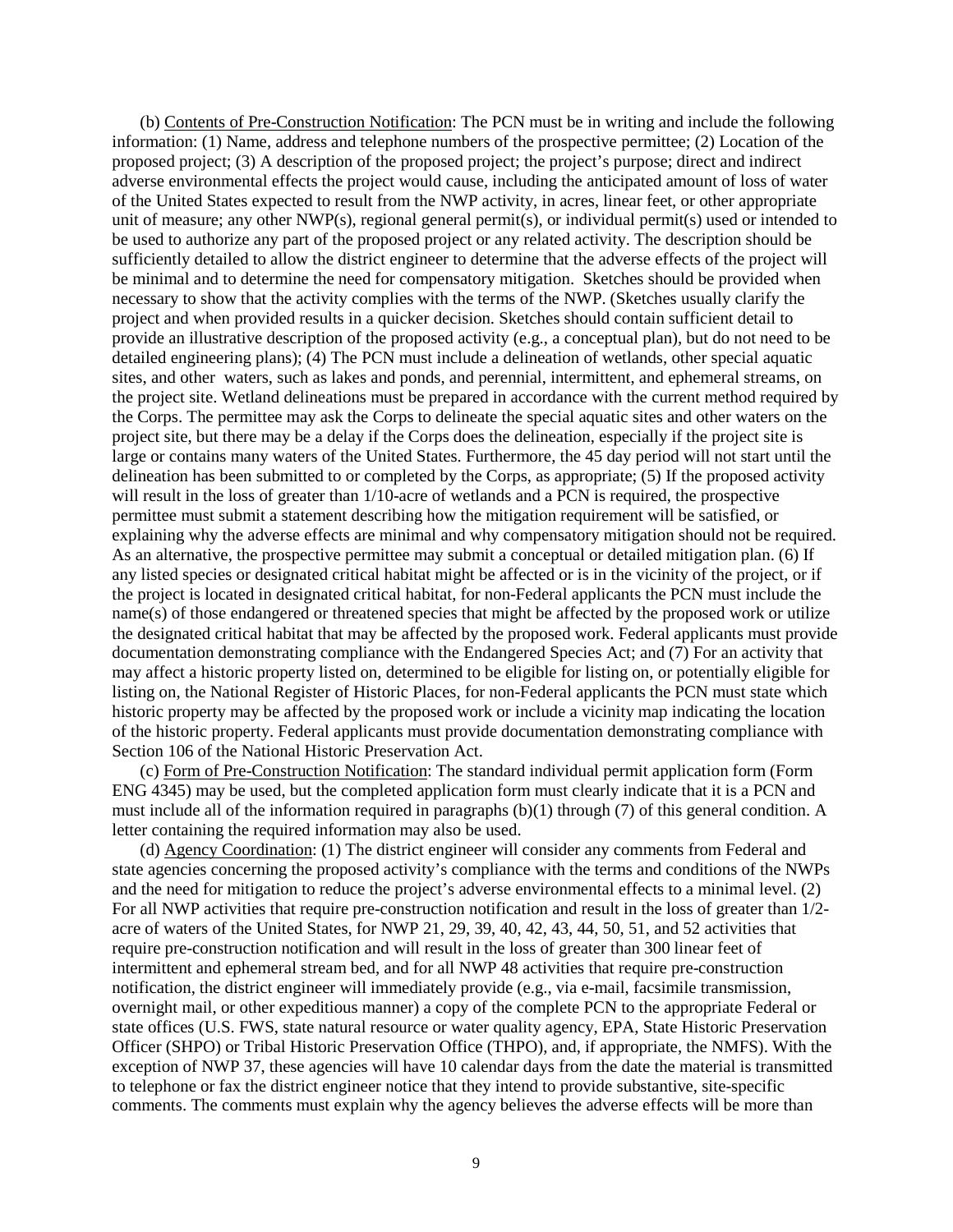minimal. If so contacted by an agency, the district engineer will wait an additional 15 calendar days before making a decision on the pre-construction notification. The district engineer will fully consider agency comments received within the specified time frame concerning the proposed activity's compliance with the terms and conditions of the NWPs, including the need for mitigation to ensure the net adverse environmental effects to the aquatic environment of the proposed activity are minimal. The district engineer will provide no response to the resource agency, except as provided below. The district engineer will indicate in the administrative record associated with each pre-construction notification that the resource agencies' concerns were considered. For NWP 37, the emergency watershed protection and rehabilitation activity may proceed immediately in cases where there is an unacceptable hazard to life or a significant loss of property or economic hardship will occur. The district engineer will consider any comments received to decide whether the NWP 37 authorization should be modified, suspended, or revoked in accordance with the procedures at 33 CFR 330.5. (3) In cases of where the prospective permittee is not a Federal agency, the district engineer will provide a response to NMFS within 30 calendar days of receipt of any Essential Fish Habitat conservation recommendations, as required by Section 305(b)(4)(B) of the Magnuson-Stevens Fishery Conservation and Management Act. (4) Applicants are encouraged to provide the Corps with either electronic files or multiple copies of preconstruction notifications to expedite agency coordination.

#### District Engineer's Decision

1. In reviewing the PCN for the proposed activity, the district engineer will determine whether the activity authorized by the NWP will result in more than minimal individual or cumulative adverse environmental effects or may be contrary to the public interest. For a linear project, this determination will include an evaluation of the individual crossings to determine whether they individually satisfy the terms and conditions of the NWP(s), as well as the cumulative effects caused by all of the crossings authorized by NWP. If an applicant requests a waiver of the 300 linear foot limit on impacts to intermittent or ephemeral streams or of an otherwise applicable limit, as provided for in NWPs 13, 21, 29, 36, 39, 40, 42, 43, 44, 50, 51 or 52, the district engineer will only grant the waiver upon a written determination that the NWP activity will result in minimal adverse effects. When making minimal effects determinations the district engineer will consider the direct and indirect effects caused by the NWP activity. The district engineer will also consider site specific factors, such as the environmental setting in the vicinity of the NWP activity, the type of resource that will be affected by the NWP activity, the functions provided by the aquatic resources that will be affected by the NWP activity, the degree or magnitude to which the aquatic resources perform those functions, the extent that aquatic resource functions will be lost as a result of the NWP activity (e.g., partial or complete loss), the duration of the adverse effects (temporary or permanent), the importance of the aquatic resource functions to the region (e.g., watershed or ecoregion), and mitigation required by the district engineer. If an appropriate functional assessment method is available and practicable to use, that assessment method may be used by the district engineer to assist in the minimal adverse effects determination. The district engineer may add case-specific special conditions to the NWP authorization to address site-specific environmental concerns.

2. If the proposed activity requires a PCN and will result in a loss of greater than 1/10-acre of wetlands, the prospective permittee should submit a mitigation proposal with the PCN. Applicants may also propose compensatory mitigation for projects with smaller impacts. The district engineer will consider any proposed compensatory mitigation the applicant has included in the proposal in determining whether the net adverse environmental effects to the aquatic environment of the proposed activity are minimal. The compensatory mitigation proposal may be either conceptual or detailed. If the district engineer determines that the activity complies with the terms and conditions of the NWP and that the adverse effects on the aquatic environment are minimal, after considering mitigation, the district engineer will notify the permittee and include any activity-specific conditions in the NWP verification the district engineer deems necessary. Conditions for compensatory mitigation requirements must comply with the appropriate provisions at 33 CFR 332.3(k). The district engineer must approve the final mitigation plan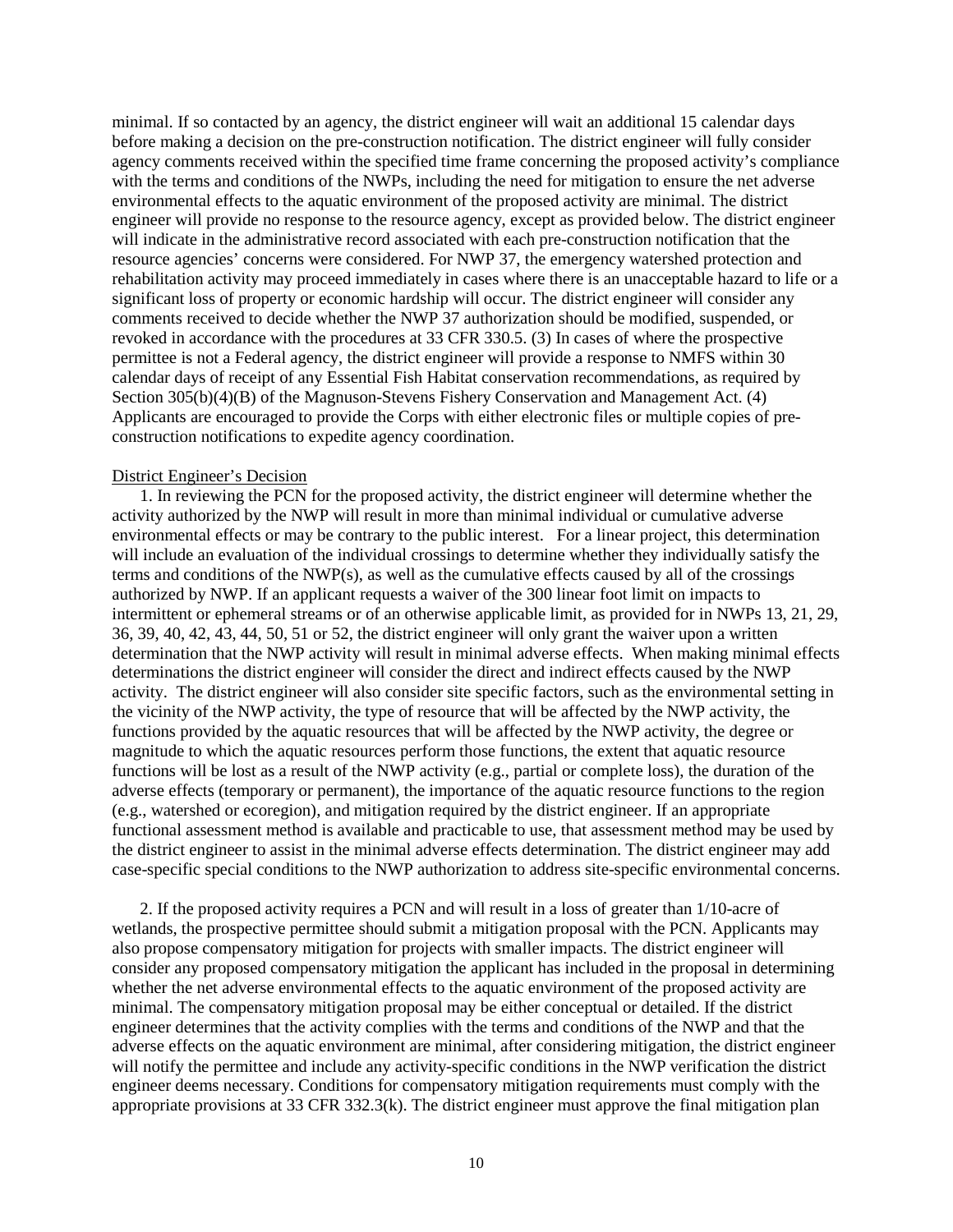before the permittee commences work in waters of the United States, unless the district engineer determines that prior approval of the final mitigation plan is not practicable or not necessary to ensure timely completion of the required compensatory mitigation. If the prospective permittee elects to submit a compensatory mitigation plan with the PCN, the district engineer will expeditiously review the proposed compensatory mitigation plan. The district engineer must review the proposed compensatory mitigation plan within 45 calendar days of receiving a complete PCN and determine whether the proposed mitigation would ensure no more than minimal adverse effects on the aquatic environment. If the net adverse effects of the project on the aquatic environment (after consideration of the compensatory mitigation proposal) are determined by the district engineer to be minimal, the district engineer will provide a timely written response to the applicant. The response will state that the project can proceed under the terms and conditions of the NWP, including any activity-specific conditions added to the NWP authorization by the district engineer.

3. If the district engineer determines that the adverse effects of the proposed work are more than minimal, then the district engineer will notify the applicant either: (a) That the project does not qualify for authorization under the NWP and instruct the applicant on the procedures to seek authorization under an individual permit; (b) that the project is authorized under the NWP subject to the applicant's submission of a mitigation plan that would reduce the adverse effects on the aquatic environment to the minimal level; or (c) that the project is authorized under the NWP with specific modifications or conditions. Where the district engineer determines that mitigation is required to ensure no more than minimal adverse effects occur to the aquatic environment, the activity will be authorized within the 45-day PCN period, with activity-specific conditions that state the mitigation requirements. The authorization will include the necessary conceptual or detailed mitigation or a requirement that the applicant submit a mitigation plan that would reduce the adverse effects on the aquatic environment to the minimal level. When mitigation is required, no work in waters of the United States may occur until the district engineer has approved a specific mitigation plan or has determined that prior approval of a final mitigation plan is not practicable or not necessary to ensure timely completion of the required compensatory mitigation.

## Further Information

- 1. District Engineers have authority to determine if an activity complies with the terms and conditions of an NWP.
- 2. NWPs do not obviate the need to obtain other federal, state, or local permits, approvals, or authorizations required by law.
- 3. NWPs do not grant any property rights or exclusive privileges.
- 4. NWPs do not authorize any injury to the property or rights of others.
- 5. NWPs do not authorize interference with any existing or proposed Federal project.

### C. CORPS SEATTLE DISTRICT REGIONAL GENERAL CONDITIONS

1. Aquatic Resources Requiring Special Protection. Activities resulting in a loss of waters of the United States in a mature forested wetland, bog, bog-like wetland, aspen-dominated wetland, alkali wetland, wetlands in a dunal system along the Washington coast, vernal pools, camas prairie wetlands, estuarine wetlands, and wetlands in coastal lagoons cannot be authorized by a NWP, except by the following NWPs:

NWP 3 – Maintenance NWP 20 – Oil Spill Cleanup NWP 32 – Completed Enforcement Actions NWP 38 – Cleanup of Hazardous and Toxic Waste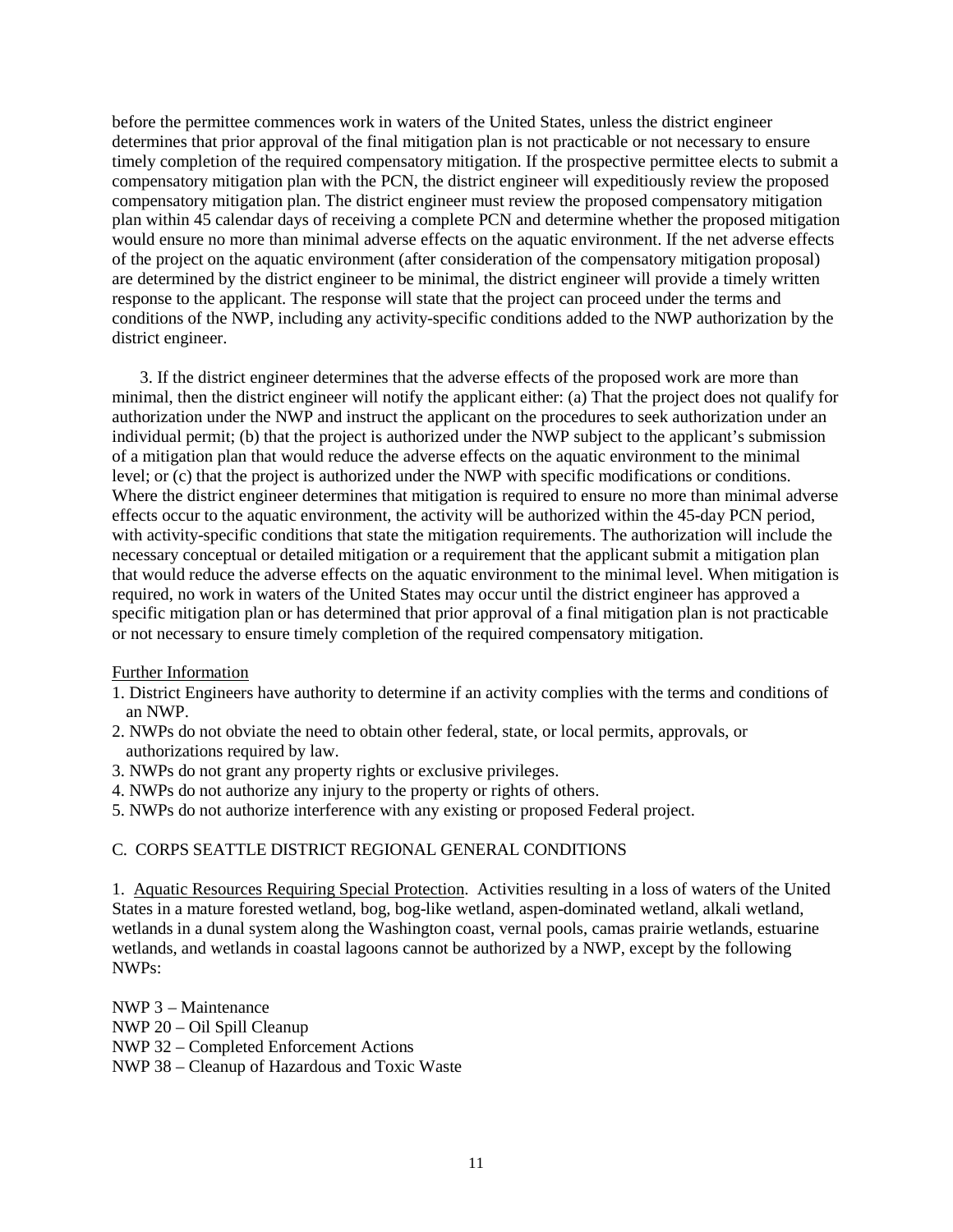In order to use one of the above-referenced NWPs in any of the aquatic resources requiring special protection, you must submit a pre-construction notification to the District Engineer in accordance with Nationwide Permit General Condition 31 (Pre-Construction Notification) and obtain written approval before commencing work.

2. Commencement Bay. The following NWPs may not be used to authorize activities located in the Commencement Bay Study Area (see Figure 1 a[t www.nws.usace.army.mil,](http://www.nws.usace.army.mil/) select Regulatory Permits then Permit Guidebook, then Nationwide Permits) requiring Department of the Army authorization:

- NWP 12 Utility Line Activities (substations)
- NWP 13 Bank Stabilization
- NWP 14 Linear Transportation Projects
- NWP 23 Approved Categorical Exclusions
- NWP 29 Residential Developments
- NWP 39 Commercial and Institutional Developments
- NWP 40 Agricultural Activities
- NWP 41 Reshaping Existing Drainage Ditches
- NWP 42 Recreational Facilities
- NWP 43 Stormwater Management Facilities

3. New Bank Stabilization Prohibition Areas in Tidal Waters of Puget Sound. Activities involving new bank stabilization in tidal waters in Water Resource Inventory Areas (WRIAs) 8, 9, 10, 11, and 12 (within the specific area identified on Figure 2 at [www.nws.usace.army.mil,](http://www.nws.usace.army.mil/) select Regulatory Permits then Permit Guidebook, then Nationwide Permits) cannot be authorized by a NWP.

4. Bank Stabilization. Any project including new or maintenance bank stabilization activities requires pre-construction notification to the District Engineer in accordance with Nationwide Permit General Condition 31 for Pre-Construction Notification. This requirement does not apply to maintenance work exempt by [33 CFR 323.4 \(a\)\(2\).](http://www.nws.usace.army.mil/PublicMenu/Menu.cfm?sitename=REG&pagename=exemptions) Each notification must also include the following information:

a. Need for the work, including the cause of the erosion and the threat posed to structures, infrastructure, and/or public safety. The notification must also include a justification for the need to place fill or structures waterward of the line of the Corps' jurisdiction (typically, the ordinary high water mark or mean higher high water mark).

b. Current and expected post-project sediment movement and deposition patterns in and near the project area. In tidal waters, describe the location and size of the nearest bluff sediment sources (feeder bluffs) to the project area and current and expected post-project nearshore drift patterns in the project area.

c. Current and expected post-project habitat conditions, including the presence of fish, wildlife and plant species, submerged aquatic vegetation, spawning habitat, and special aquatic sites (e.g., vegetated shallows, riffle and pool complexes, or mudflats) in the project area.

d. In rivers and streams, an assessment of the likely impact of the proposed work on upstream, downstream and cross-stream properties (at a minimum the area assessed should extend from the nearest upstream bend to the nearest downstream bend of the watercourse). Discuss the methodology used for determining effects. The Corps reserves the right to request an increase in the reach assessment area to fully address the relevant ecological reach and associated habitat.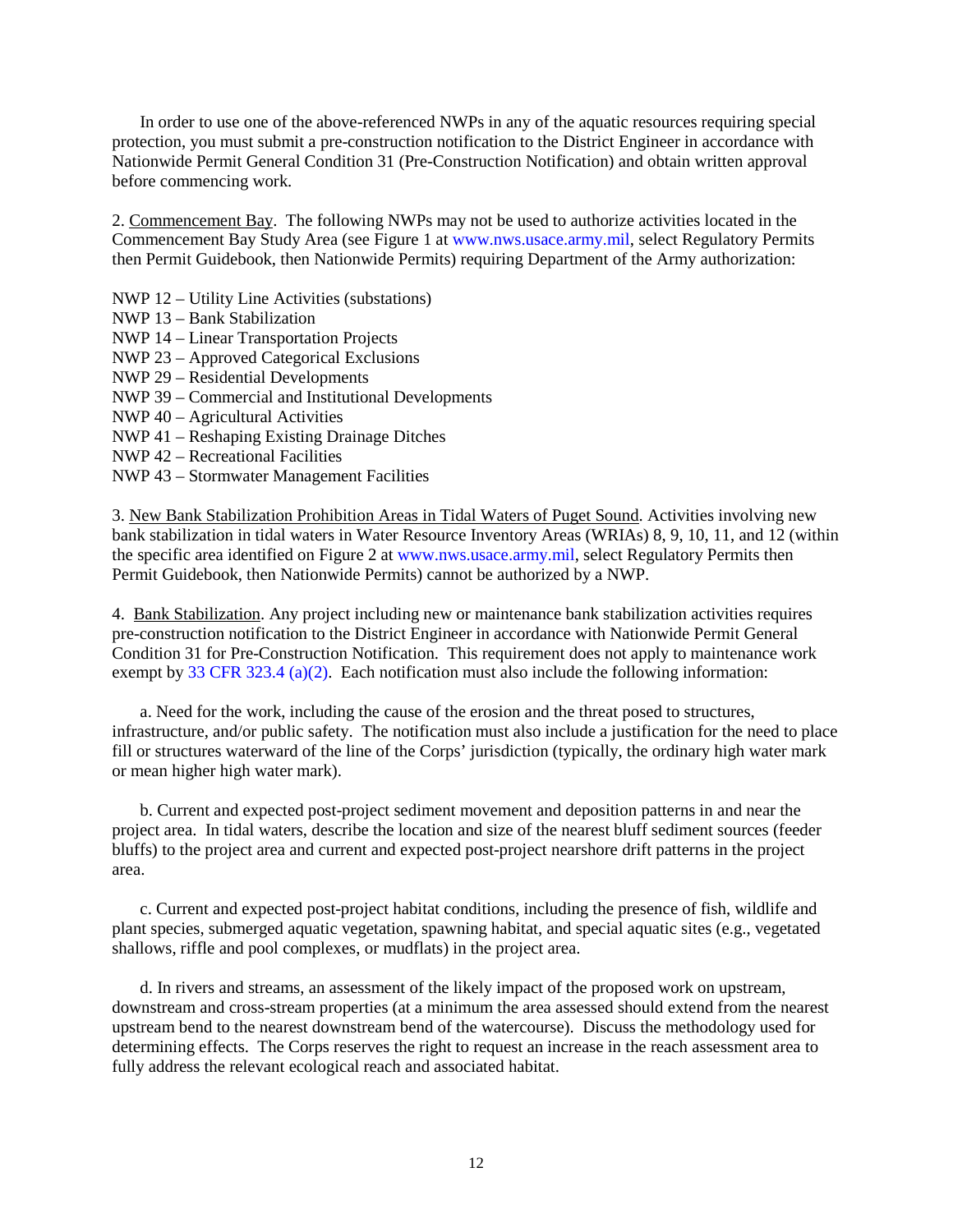e. For new bank stabilization activities in rivers and streams, describe the type and length of existing bank stabilization within 300 feet up and downstream of the project area. In tidal areas, describe the type and length of existing bank stabilization within 300 feet along the shoreline on both sides of the project area.

f. Demonstrate the proposed project incorporates the least environmentally damaging practicable bank protection methods. These methods include, but are not limited to, the use of bioengineering, biotechnical design, root wads, large woody material, native plantings, and beach nourishment in certain circumstances. If rock must be used due to site erosion conditions, explain how the bank stabilization structure incorporates elements beneficial to fish. If the Corps determines you have not incorporated the least environmentally damaging practicable bank protection methods and/or have not fully compensated for impacts to aquatic resources, you must submit a compensatory mitigation plan to compensate for impacts to aquatic resources.

g. A planting plan using native riparian plant species unless the applicant demonstrates a planting plan is not appropriate or not practicable.

5. Crossings of Waters of the United States. Any project including installing, replacing, or modifying crossings of waters of the United States, such as culverts, requires pre-construction notification to the District Engineer in accordance with Nationwide Permit General Condition 31 for Pre-Construction Notification. This requirement does not apply to maintenance work exempt by [33 CFR 323.4 \(a\)\(2\).](http://www.nws.usace.army.mil/PublicMenu/Menu.cfm?sitename=REG&pagename=exemptions) Each notification must also include the following information:

- a. Need for the crossing.
- b. Crossing design criteria and design methodology.
- c. Rationale behind using the specific design method for the crossing.

6. Cultural Resources and Human Burials. Permittees must immediately stop work and notify the District Engineer within 24 hours if, during the course of conducting authorized work, human burials, cultural resources, or historic properties, as identified by the National Historic Preservation Act, are discovered. Failure to stop work in the area of discovery until the Corps can comply with the provisions of 33 CFR 325 Appendix C, the National Historic Preservation Act, and other pertinent laws and regulations could result in a violation of state and federal laws. Violators are subject to civil and criminal penalties.

7. Essential Fish Habitat. An activity which may adversely affect essential fish habitat, as identified under the Magnuson-Stevens Fishery Conservation and Management Act (MSA), may not be authorized by NWP until essential fish habitat requirements have been met by the applicant and the Corps. Nonfederal permittees shall notify the District Engineer if essential fish habitat may be affected by, or is in the vicinity of, a proposed activity and shall not begin work until notified by the District Engineer that the requirements of the essential fish habitat provisions of the MSA have been satisfied and the activity is authorized. The notification must identify the type(s) of essential fish habitat (e.g., Pacific salmon, groundfish, and/or coastal-pelagic species) managed by a Fishery Management Plan that may be affected. Information about essential fish habitat is available at [www.nwr.noaa.gov/.](http://www.nwr.noaa.gov/)

8. Vegetation Protection and Restoration. Permittees must clearly mark all construction area boundaries before beginning work. The removal of native vegetation in riparian areas and wetlands, and the removal of submerged aquatic vegetation in estuarine and tidal areas must be avoided and minimized to the maximum extent practicable. Areas subject to temporary vegetation removal shall be replanted with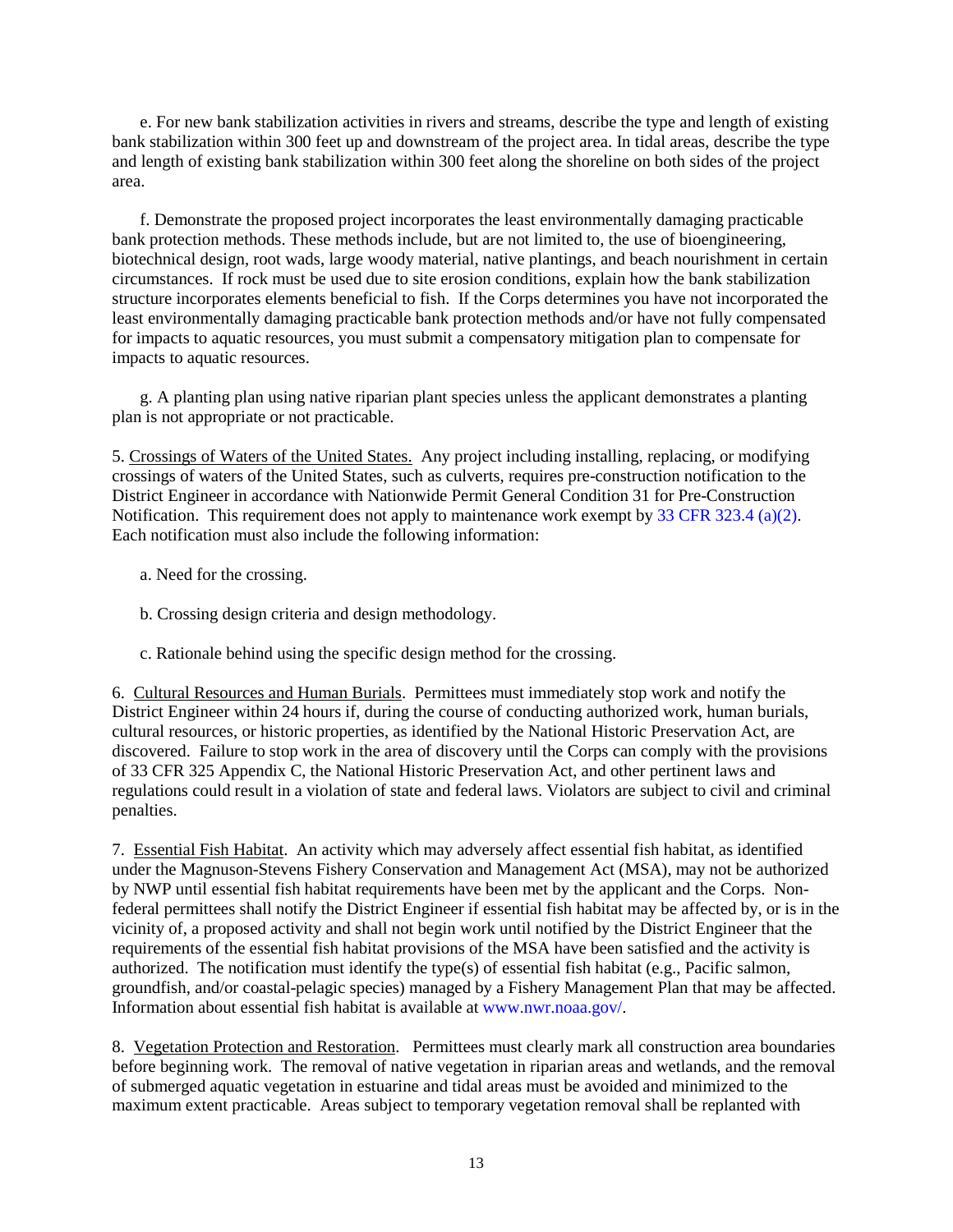appropriate native species by the end of the first planting season following the disturbance except as waived by the District Engineer. If an aquaculture area is permitted to impact submerged aquatic vegetation under NWP 48, the aquaculture area does not need to be replanted with submerged aquatic vegetation.

9. Access. You must allow representatives of this office to inspect the authorized activity at any time deemed necessary to ensure the work is being, or has been, accomplished in accordance with the terms and conditions of your permit.

10. Contractor Notification of Permit Requirements. The permittee must provide a copy of the nationwide permit verification letter, conditions, and permit drawings to all contractors involved with the authorized work, prior to the commencement of any work in waters of the U.S.

- D. CORPS REGIONAL SPECIFIC CONDITIONS FOR THIS NWP: NONE
- E. STATE 401 CERTIFICATION GENERAL CONDITIONS:
- 1. **For in-water construction activities**. Individual 401 review is required for projects or activities authorized under NWPs that will cause, or be likely to cause or contribute to an exceedence of a State water quality standard (WAC 173-201A) or sediment management standard (WAC 173-204).

*Note: State water quality standards are posted on Ecology's website: [http://www.ecy.wa.gov/programs/wq/swqs/.](http://www.ecy.wa.gov/programs/wq/swqs/) Click "Surface Water Criteria" for freshwater and marine water standards. Sediment management standards are posted on Ecology's website: [http://www.ecy.wa.gov/biblio/wac173204.html.](http://www.ecy.wa.gov/biblio/wac173204.html) Information is also available by contacting Ecology's Federal Permit staff.*

2. **Projects or Activities Discharging to Impaired Waters**. Individual 401 review is required for projects or activities authorized under NWPs if the project or activity will occur in a 303(d) listed segment of a waterbody or upstream of a listed segment and may result in further exceedences of the specific listed parameter.

*Note: To determine if your project or activity is in a 303(d) listed segment of a waterbody, visit Ecology's Water Quality Assessment webpage for maps and search tools, [http://www.ecy.wa.gov/programs/wq/303d/2008/.](http://www.ecy.wa.gov/programs/wq/303d/2008/) Information is also available by contacting Ecology's Federal Permit staff.* 

- 3. **Notification**. For projects or activities that will require Individual 401 review, applicants must provide Ecology with the same documentation provided to the Corps (as described in Corps Nationwide Permit General Condition 31, Pre-Construction Notification), including, when applicable:
	- (a) A description of the project, including site plans, project purpose, direct and indirect adverse environmental effects the project would cause, and any other Department of the Army permits used or intended to be used to authorize any part of the proposed project or any related activity.
	- (b) Delineation of special aquatic sites and other waters of the United States. Wetland delineations must be prepared in accordance with the current method required by the Corps and shall include Ecology's Wetland Rating form. Wetland rating forms are subject to review and verification by Ecology staff.

*Note: Wetland rating forms are available on Ecology's Wetlands website:*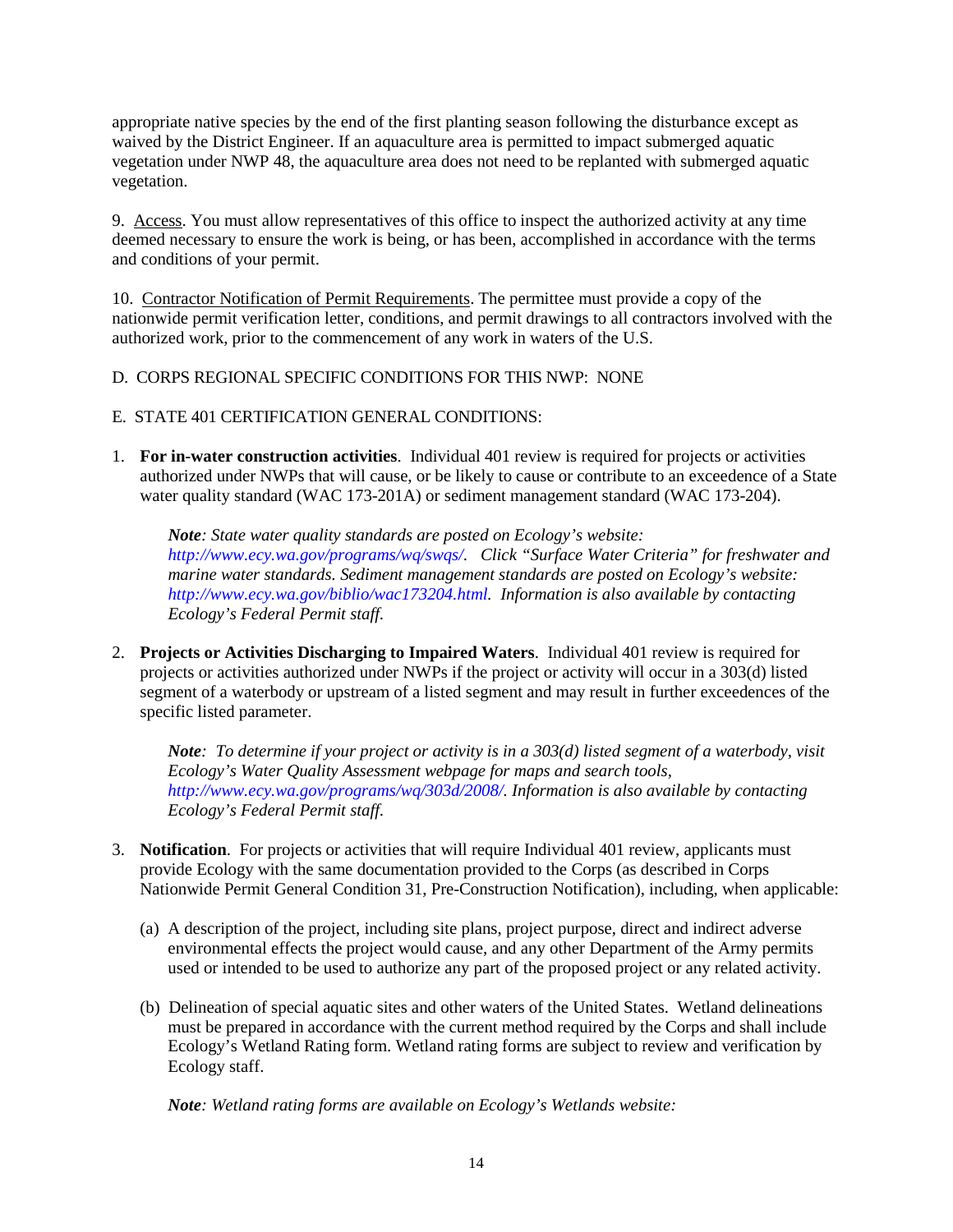*<http://www.ecy.wa.gov/programs/sea/wetlands/ratingsystems> or by contacting Ecology's Federal Permit staff.* 

(c) A statement describing how the mitigation requirement will be satisfied. A conceptual or detailed mitigation or restoration plan may be submitted.

Mitigation plans submitted for Ecology review and approval shall be based on the guidance provided in Wetland Mitigation in Washington State, Parts 1 and 2 (Ecology Publications #06-06- 011a and #06-06-011b).

(d) Coastal Zone Management Program "Certification of Consistency" Form if the project is located within a coastal county (Clallam, Grays Harbor, Island, Jefferson, King, Kitsap, Mason, Pacific, Pierce, San Juan, Skagit, Snohomish, Thurston, Wahkiakum, and Whatcom counties).

*Note: CZM Certification of Consistency forms are available on Ecology's Federal Permit website:<http://www.ecy.wa.gov/programs/sea/fed-permit/index.html> or by contacting Ecology's Federal Permit staff.* 

(e) Other applicable requirements of Corps Nationwide Permit General Condition 31, Corps Regional Conditions, or notification conditions of the applicable NWP.

*Note: Ecology has 180 days from receipt of applicable documents noted above and a copy of the final authorization letter from the Corps providing coverage for a proposed project or activity under the NWP Program to issue a WQC and CZM consistency determination response. If more than 180 days pass after Ecology's receipt of these documents, your requirement to obtain an individual WQC and CZM consistency determination response becomes waived.* 

4. **Aquatic resources requiring special protection**. Certain aquatic resources are unique, difficult-toreplace components of the aquatic environment in Washington State. Activities that would affect these resources must be avoided to the greatest extent possible. Compensating for adverse impacts to high value aquatic resources is typically difficult, prohibitively expensive, and may not be possible in some landscape settings.

Individual 401 review is required for activities in or affecting the following aquatic resources (and not prohibited by Regional Condition 1):

- (a) Wetlands with special characteristics (as defined in the Washington State Wetland Rating Systems for western and eastern Washington, Ecology Publications #04-06-025 and #04-06-015):
	- Estuarine wetlands
	- Natural Heritage wetlands
	- Bogs
	- Old-growth and mature forested wetlands
	- Wetlands in coastal lagoons
	- Interdunal wetlands
	- Vernal pools
	- Alkali wetlands
- (b) Fens, aspen-dominated wetlands, camas prairie wetlands, and marine water with eelgrass (*Zostera marina*) beds (except for NWP 48).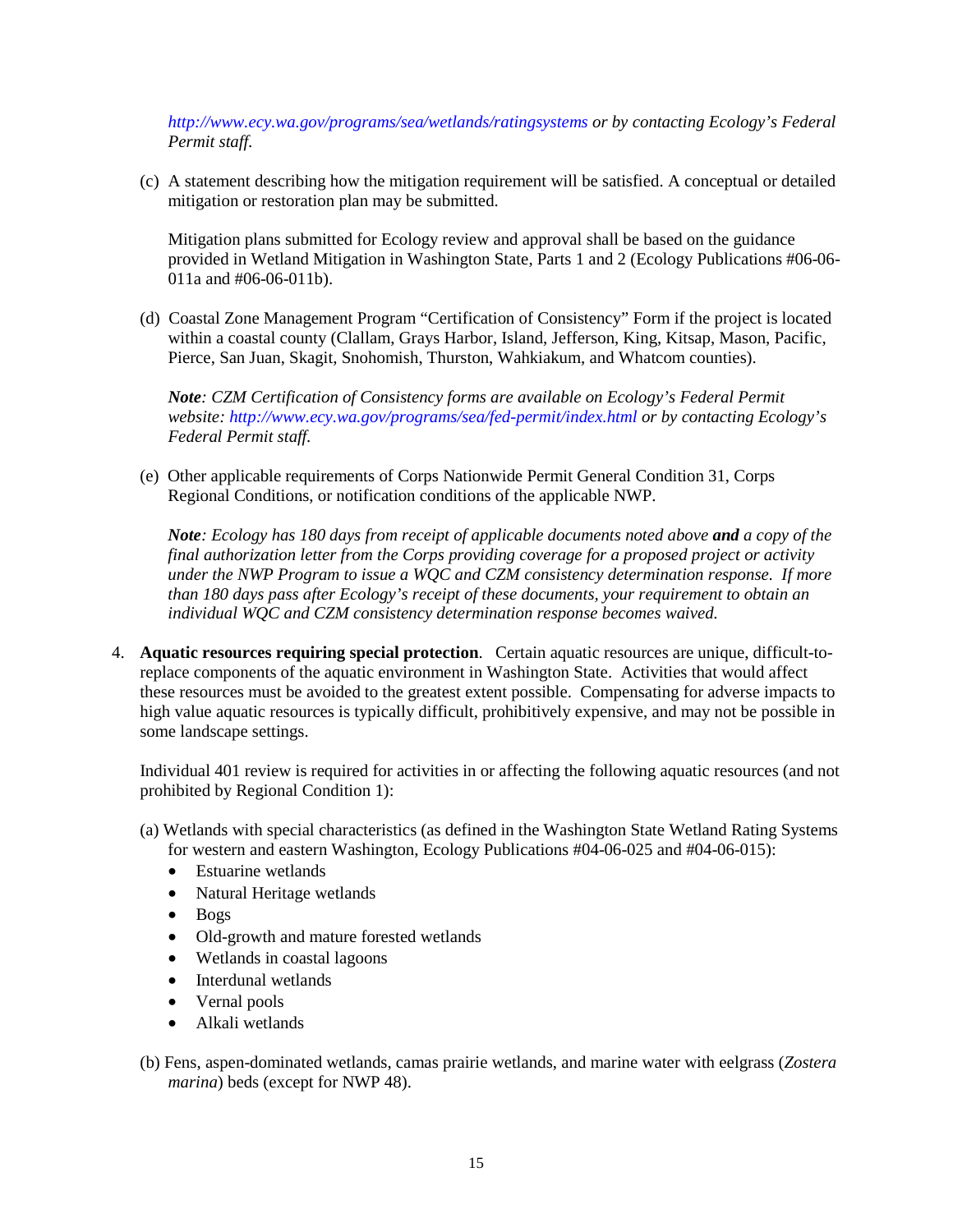- (c) Category 1 wetlands
- (d) Category II wetlands with a habitat score  $\geq$  29 points. This State General Condition does not apply to the following Nationwide Permits:

NWP 20 – Response Operations for Oil and Hazardous Substances NWP 32 – Completed Enforcement Actions

- **5. Mitigation.** For projects requiring Individual 401 review, adequate compensatory mitigation must be provided for wetland and other water quality-related impacts of projects or activities authorized under the NWP Program.
	- (a) Mitigation plans submitted for Ecology review and approval shall be based on the guidance provided in Wetland Mitigation in Washington State, Parts 1 and 2 (Ecology Publications #06-06- 011a and #06-06-011b) and shall, at a minimum, include the following:
		- i. A description of the measures taken to avoid and minimize impacts to wetlands and other waters of the U.S.
		- ii. The nature of the proposed impacts (i.e., acreage of wetlands and functions lost or degraded)
	- iii. The rationale for the mitigation site that was selected
	- iv. The goals and objectives of the compensatory mitigation project
	- v. How the mitigation project will be accomplished, including construction sequencing, best management practices to protect water quality, proposed performance standards for measuring success and the proposed buffer widths
	- vi. How it will be maintained and monitored to assess progress towards goals and objectives. Monitoring will generally be required for a minimum of five years. For forested and scrubshrub wetlands, 10 years of monitoring will often be necessary.
	- vii. How the compensatory mitigation site will be legally protected for the long term.

Refer to Wetland Mitigation in Washington State – Part 2: Developing Mitigation Plans (Ecology Publication #06-06-011b) for guidance on developing mitigation plans.

Ecology encourages the use of alternative mitigation approaches, including advance mitigation and other programmatic approaches such as mitigation banks and programmatic mitigation areas at the local level. If you are interested in proposing use of an alternative mitigation approach, consult with the appropriate Ecology regional staff person. (see [http://www.ecy.wa.gov/programs/sea/wetlands/contacts.htm\)](http://www.ecy.wa.gov/programs/sea/wetlands/contacts.htm)

Information on the state wetland mitigation banking program is available on Ecology's website: <http://www.ecy.wa.gov/programs/sea/wetlands/mitigation/banking/index.html>

**6. Temporary Fills.** Individual 401 review is required for any project or activity with temporary fill in wetlands or other waters of the State for more than 90 days, unless the applicant has received written approval from Ecology.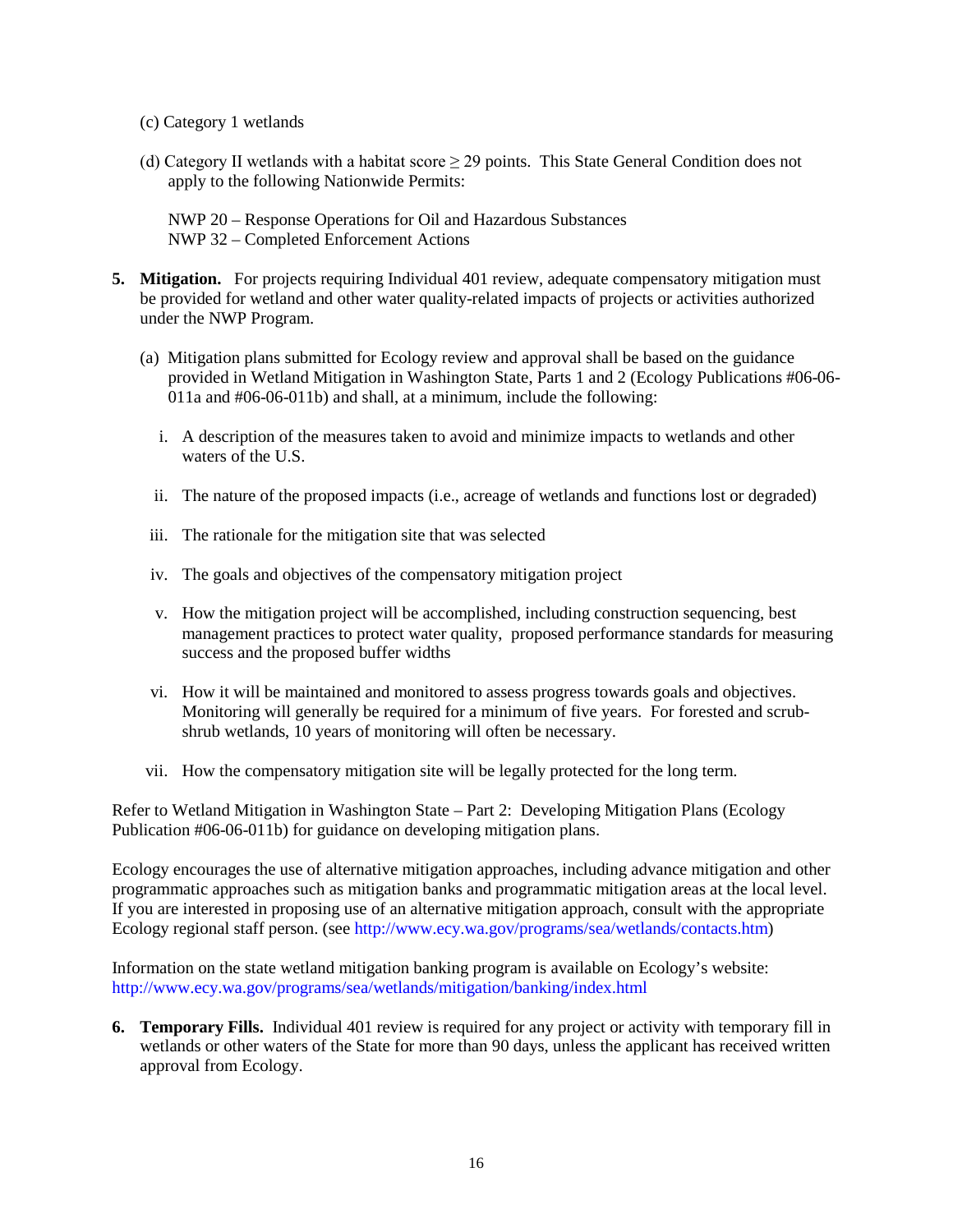*Note: This State General Condition does not apply to projects or activities authorized under NWP 33, Temporary Construction, Access, and Dewatering*

**7. Stormwater discharge pollution prevention**: All projects that involve land disturbance or impervious surfaces must implement prevention or control measures to avoid discharge of pollutants in stormwater runoff to waters of the state. For land disturbances during construction, the permittee must obtain and implement permits where required and follow Ecology's current stormwater manual.

*Note: Stormwater permit information is available at Ecology's Water Quality website: [http://www.ecy.wa.gov/programs/wq/stormwater/index.html.](http://www.ecy.wa.gov/programs/wq/stormwater/index.html) Ecology's Stormwater Management and Design Manuals are available at:* 

*[http://www.ecy.wa.gov/programs/wq/stormwater/municipal/StrmwtrMan.html.](http://www.ecy.wa.gov/programs/wq/stormwater/municipal/StrmwtrMan.html) Information is also available by contacting Ecology's Federal Permit staff.* 

**8. State Certification for PCNs not receiving 45-day response.** In the event the U.S. Army Corps of Engineers does not respond to a complete pre-construction notification within 45 days, the applicant must contact Ecology for Individual 401 review.

F. STATE 401 CERTIFICATION SPECIF**IC CONDITIONS FOR THIS NWP:** Certified subject to conditions. Permittee must meet Ecology 401 General Conditions. Individual 401 review is required for projects or activities authorized under this NWP if:

- 1. The project or activity involves fill in tidal waters.
- 2. The project or activity affects ½ acre or more of wetlands.

# G. EPA 401 CERTIFICATION GENERAL CONDITIONS:

A. Any activities in the following types of wetlands and waters of the United States will need to apply for an individual 401 certification: Mature forested wetlands, bogs, bog-like wetlands, wetlands in dunal systems along the Washington coast, coastal lagoons, vernal pools, aspen-dominated wetlands, alkali wetlands, camas prairie wetlands, estuarine wetlands, including salt marshes, and marine waters with eelgrass or kelp beds.

B. A 401 certification determination is based on the project or activity meeting established turbidity levels. The EPA will be using as guidance the state of Washington's water quality standards [WAC 173- 201a] and sediment quality standards [WAC 173-204]. Projects or activities that are expected to exceed these levels or that do exceed these levels will require an individual 401 certification.

The water quality standards allow for short-term turbidity exceedances after all necessary Best Management Practices have been implemented (e.g., properly placed and maintained filter fences, hay bales and/or other erosion control devices, adequate detention of runoff to prevent turbid water from flowing off-site, providing a vegetated buffer between the activity and open water, etc.), and only up to the following limits:

| Wetted Stream Width at Discharge Point | Approximate Downstream Point for |
|----------------------------------------|----------------------------------|
|                                        | Determining Compliance           |
| Up to 30 feet                          | 50 feet                          |
| $>30$ to 100 feet                      | $100$ feet                       |
| $>100$ feet to 200 feet                | $200$ feet                       |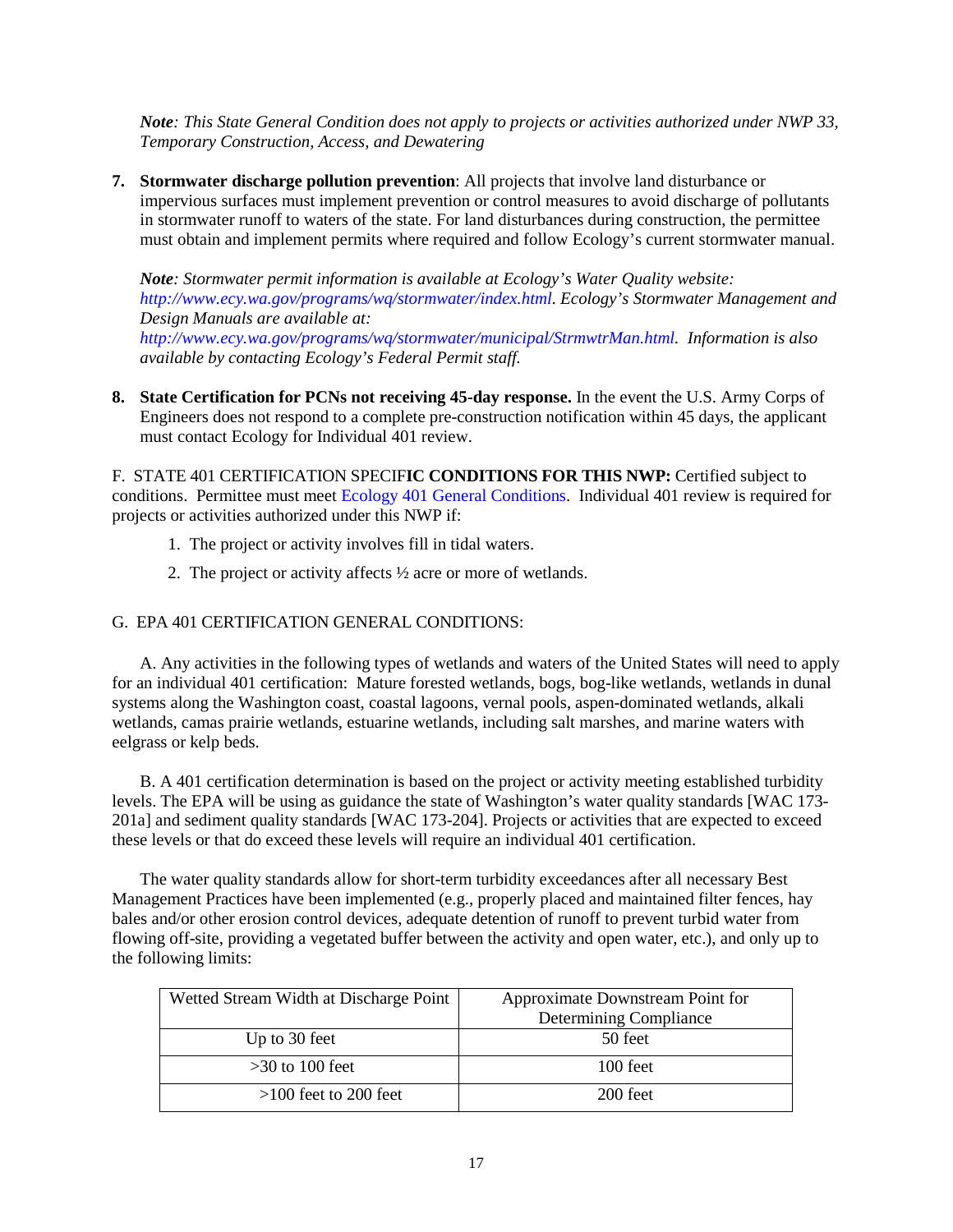| $>200$ feet           | $300$ feet                                         |
|-----------------------|----------------------------------------------------|
| LAKE, POND, RESERVOIR | Lesser of 100 feet or maximum surface<br>dimension |

C. 401 certification of projects and activities under NWPs will use Washington State Department of Ecology's most recent stormwater manual or an EPA approved equivalent manual as guidance in meeting water quality standards.

D. For projects and activities requiring coverage under an NPDES permit, certification is based on compliance with the requirements of that permit. Projects and activities not in compliance with NPDES requirements will require individual 401certification.

E. Individual 401certification is required for projects or activities authorized under NWPs if the project will discharge to a waterbody on the list of impaired waterbodies (the 303(d) List) and the discharge may result in further exceedance of a specific parameter the waterbody is listed for. The EPA shall make this determination on a case-by-case basis.

For projects or activities that will discharge to a 303(d)-listed waterbody that does not have an approved Total Maximum Daily Load (TMDL) or an approved water quality management plan, the applicant must provide documentation for EPA approval showing that the discharge will not result in further exceedance of the listed contaminant or impairment.

For projects or activities that will discharge to a 303(d)-listed waterbody that does not have an approved TMDL, the applicant must provide documentation for EPA approval showing that the discharge is within the limits established in the TMDL. The current list of 303(d)-listed waterbodies in Washington State will be consulted in making this determination and is available on Ecology's web site at: [www.ecy.wa.gov/programs/wq/303d/2012/index.html](http://www.ecy.wa.gov/programs/wq/303d/2012/index.html)

The EPA may issue 401 certification for projects or activities that would result in further exceedance or impairment if mitigation is provided that would result in a net decrease in listed contaminants or less impairment in the waterbody. This determination would be made during individual 401 certification review.

F. For projects requiring individual 401 certification, applicants must provide the EPA with the same documentation provided to the Corps, (as described in Corps' National General Condition 31, Pre-Construction Notification), including, when applicable:

- (a) A description of the project, including site plans, project purpose, direct and indirect adverse environmental effects the project would cause, any other U.S. Department of the Army permits used or intended to use to authorize any part of the proposed project or any related activity.
- (b) Delineation of special aquatic sites and other waters of the United States. Wetland delineations must be prepared in accordance with the current method required by the Corps.
- (c) A statement describing how the mitigation requirement will be satisfied. A conceptual or detailed mitigation or restoration plan may be submitted.
- (d) Other applicable requirements of Corps National General Condition 31, Corps Regional Conditions, or notification conditions of the applicable NWP.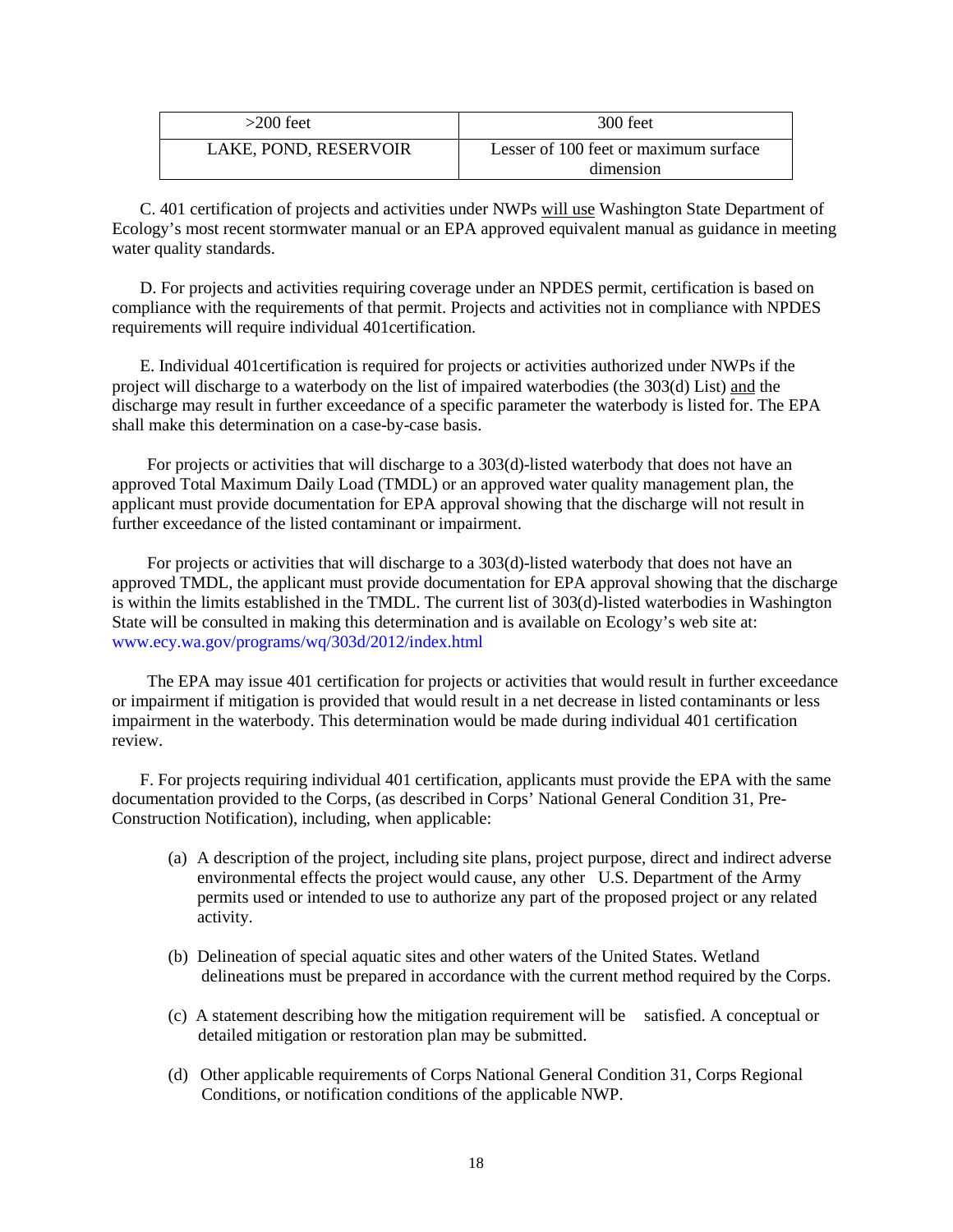A request for individual 401 certification- review is not complete until the EPA receives the applicable documents noted above and the EPA has received a copy of the final authorization letter from the Corps providing coverage for a proposed project or activity under the NWP Program.

G. No activity, including structures and work in navigable waters of the United States or discharges of dredged or fill material, may consist of unsuitable material (e.g., trash, debris, car bodies, asphalt, etc.) and material used for construction or discharged must be free from toxic pollutants in toxic amounts (see Section 307 of the Clean Water Act).

H. An individual 401 certification is based on adequate compensatory mitigation being provided for aquatic resource and other water quality-related impacts of projects or activities authorized under the NWP Program.

A 401 certification is contingent upon written approval from the EPA of the compensatory mitigation plan for projects and activities resulting in any of the following:

- impacts to any aquatic resources requiring special protection (as defined in EPA General Condition A or Corps General Regional Condition 1)
- any impacts to tidal waters or non-tidal waters adjacent to tidal waters (applies to NWP 14)
- Or, any impacts to aquatic resources greater than  $\frac{1}{4}$  acre.

Compensatory mitigation plans submitted to the EPA shall be based on the Joint Agency guidance provided in *Wetland Mitigation in Washington State, Parts 1 and 2* (Ecology Publication #06-06-011a and #06-06-011b) and shall, at a minimum, include the following:

- (1) A description of the measures taken to avoid and minimize impacts to wetlands and other waters of the U.S.
- (2) The nature of the proposed impacts (i.e., acreage of wetlands and functions lost or degraded)
- (3) The rationale for the mitigation site that was selected
- (4) The goals and objectives of the compensatory mitigation project
- (5) How the mitigation project will be accomplished, including proposed performance standards for measuring success (including meeting planting success standard of 80 percent survival after five years), evidence for hydrology at the mitigation site, and the proposed buffer widths;
- (6) How it will be maintained and monitored to assess progress towards goals and objectives.
- (7) Completion and submittal of an "as-built conditions report" upon completion of grading, planting and hydrology establishment at the mitigation site;
- (8) Completion and submittal of monitoring reports at years 3 and 5 showing the results of monitoring for hydrology, vegetation types, and aerial cover of vegetation.
- (9) For forested and scrub-shrub wetlands, 10 years of monitoring will often be necessary.
- (10) Documentation of legal site protection mechanism (covenant or deed restriction) to show how the compensatory mitigation site will be legally protected for the long-term.

I. An individual 401 certification is required for any activity where temporary fill will remain in wetlands or other waterbodies for more than 90 days. The 90 day period begins when filling activity starts in the wetland or other waterbody.

J. An individual 401 is required for any proposed project or activity in waterbodies on the most current list of the following Designated Critical Resource Waters (per Corps General Condition 22).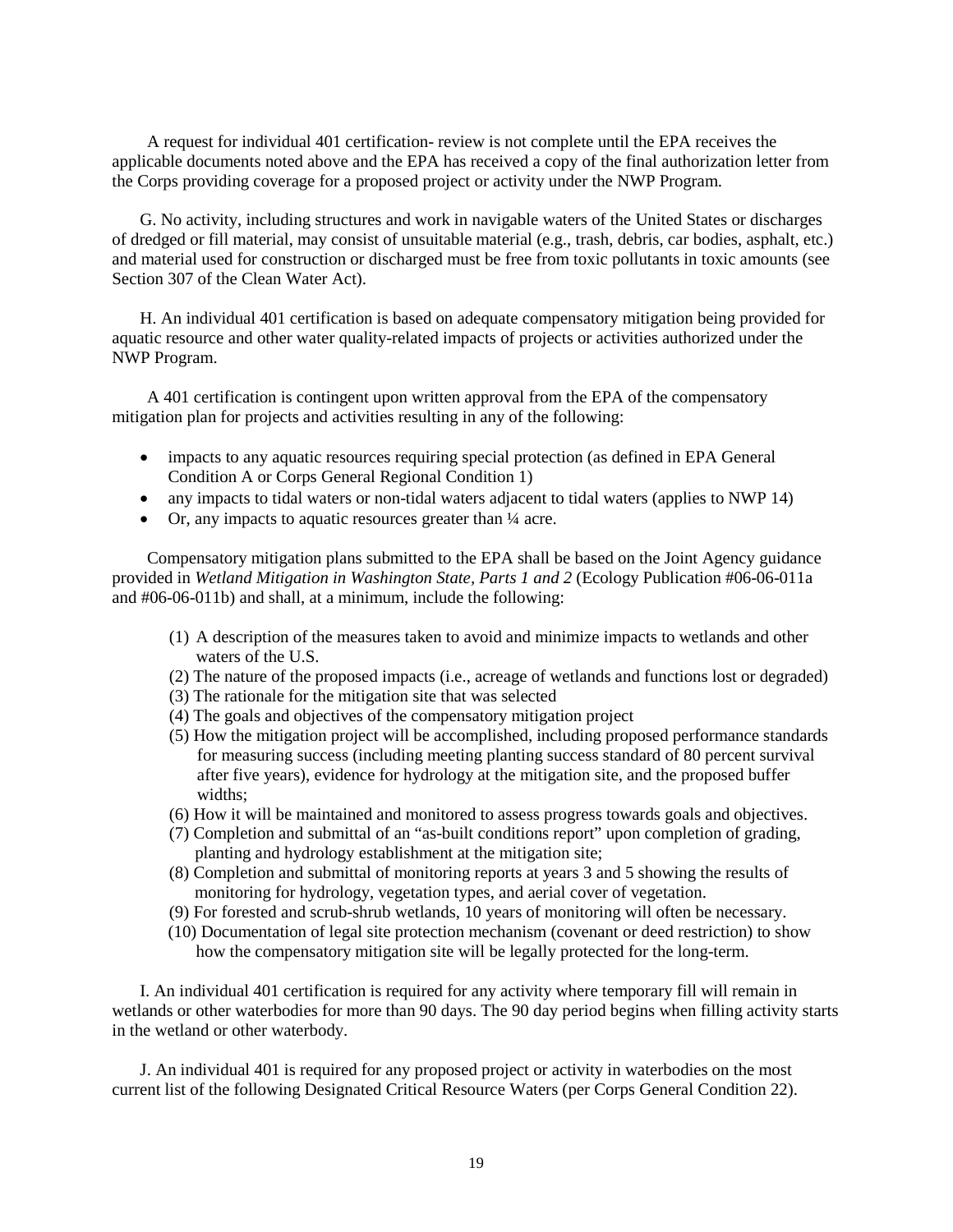K. An individual 401 certification is required for any proposed project that would increase permanent, above-grade fill within the 100-year floodplain (including the floodway and the flood fringe).

[*Note:* The 100-year floodplain is defined as those areas identified as Zones A, A1-30, AE, AH, AO, A99, V, V1-30, and VE on the most current Federal Emergency Management Agency Flood Rate Insurance Maps, or areas identified as within the 100-year floodplain on applicable local Flood Management Program maps. The 100-year flood is also known as the flood with a 100-year recurrence interval, or as the flood with an exceedance probability of 0.01.]

H. EPA 401 CERTIFICATION SPECIFIC CONDITIONS FOR THIS NWP: Partially denied without prejudice. Permittee must meet EPA 401 General Conditions. Individual 401 review is required for projects authorized under this NWP if the project or activities are not part of an EPA ordered cleanup.

I. COASTAL ZONE MANAGEMENT CONSISTENCY RESPONSE FOR THIS NWP:Concur subject to the following condition: When individual 401 review by Ecology is triggered, a CZM Certification of Consistency form must be submitted for projects located within the 15 coastal counties (see State General 401 Condition 3 (Notification)).